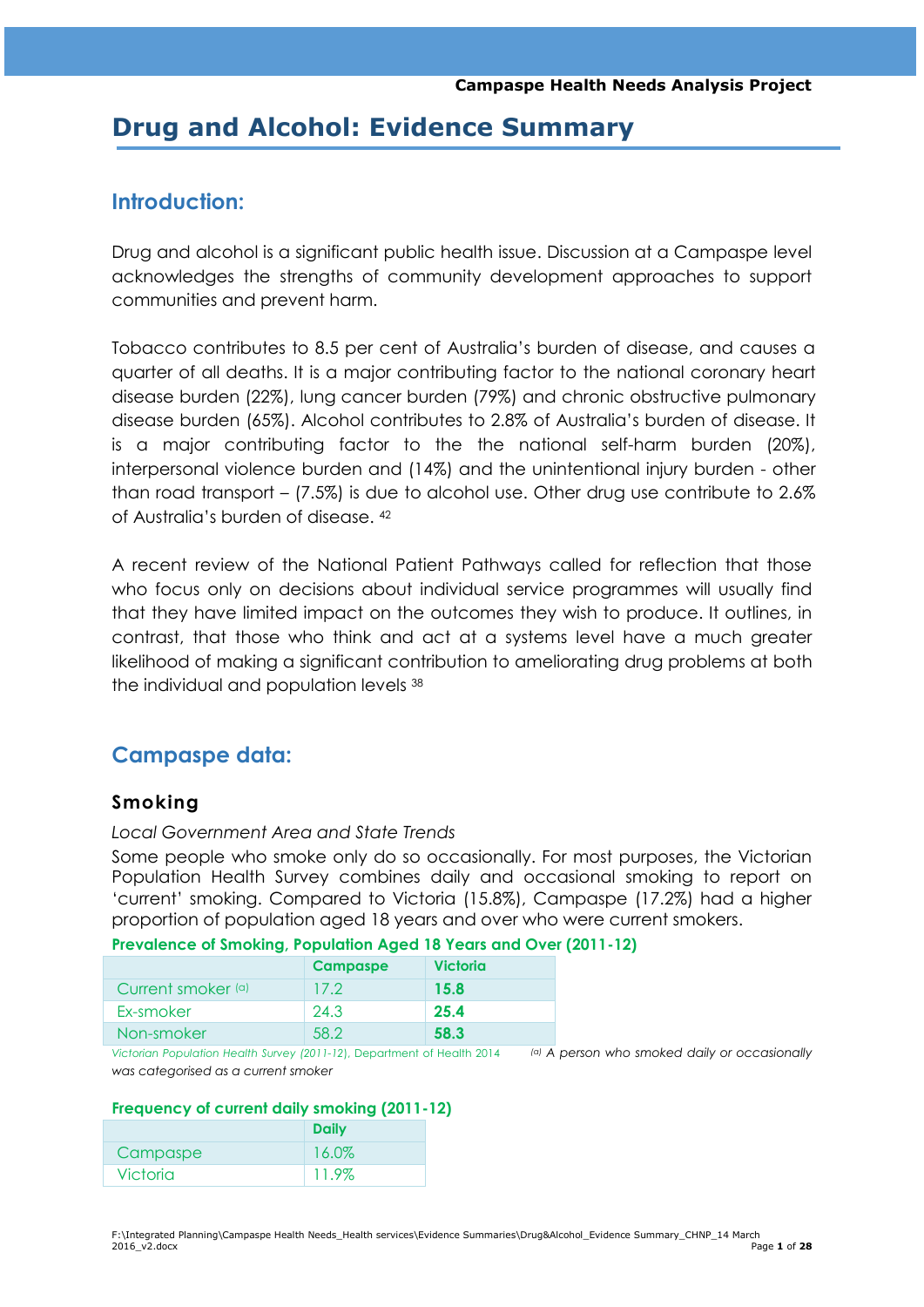*Victorian Population Health Survey (2011-12*), Department of Health 2014 *(a) A person who smoked daily or occasionally was categorised as a current smoker*

State-wide findings from the 2011-12 Victorian Population Health Survey also indicate that *across Victoria*:

- Males aged 25-34 years were most likely to be current smokers compared to all males and females
- Females aged 45-54 years were most likely to be current smokers, compared to other females, and
- The prevalence of current smokers declined by almost 28% (3.6% per year) between 2003 and 2012.

Compared to Victoria (15.8%), Campaspe (17.2%) had a higher proportion of population aged 18 years and over who were current smokers. Campaspe (16.0%) compared to Victoria (11.9%) had a higher frequency of daily smoking.

### *Statistical Local Area:*

An estimate of the proportion of population that smokes was undertaken in 2008 by the Public Health Information Development Unit at the University of Adelaide, using data from the 2007-08 National Health Survey.

Males from all Campaspe SLAs were more likely to be smokers than the regional Victoria and Victoria average. Within the region, males from Campaspe – Echuca SLA had the highest rate of smoking.

Females from Campaspe - Echuca SLA were more likely to be smokers than the regional Victoria and Victoria average. Within the region, females from Campaspe - Echuca SLA were the most likely to be smokers, followed by Campaspe – South SLA.

# **Respiratory System Diseases**

In 2007/08, Campaspe PCP (31.4) and all Campaspe SLA populations had a higher estimated rate of Respiratory system diseases per 100 population than regional Victoria (30.7) and Victoria (27.3). Within the PCP region, Campaspe – South had the highest rate and Campaspe – Rochester had the lowest.

| <b>Area</b>           | <b>Males</b> | <b>Females</b> | <b>Persons</b> |  |
|-----------------------|--------------|----------------|----------------|--|
| Campaspe              | $7.3*$       | $15.1*$        | $10.4*$        |  |
| Loddon<br>Mallee      | 87           | 12.8           | 10.6           |  |
| <b>Rural Victoria</b> | 9.3          | 13.8           | 11.6           |  |
| Victoria              | 94           | 124            | 10 9           |  |

### **Prevalence of current asthma (2011-12)**

*Victorian Population Health Survey 2011-12. \* Estimate has a relative standard error between 25 and 50 per cent and should be interpreted with caution.* 

### COPD

In 2007/08, Campaspe PCP (2.6) and Campaspe – Echuca, Kyabram and South SLA populations (all 2.6) all had a higher estimated rate of COPD per 100 population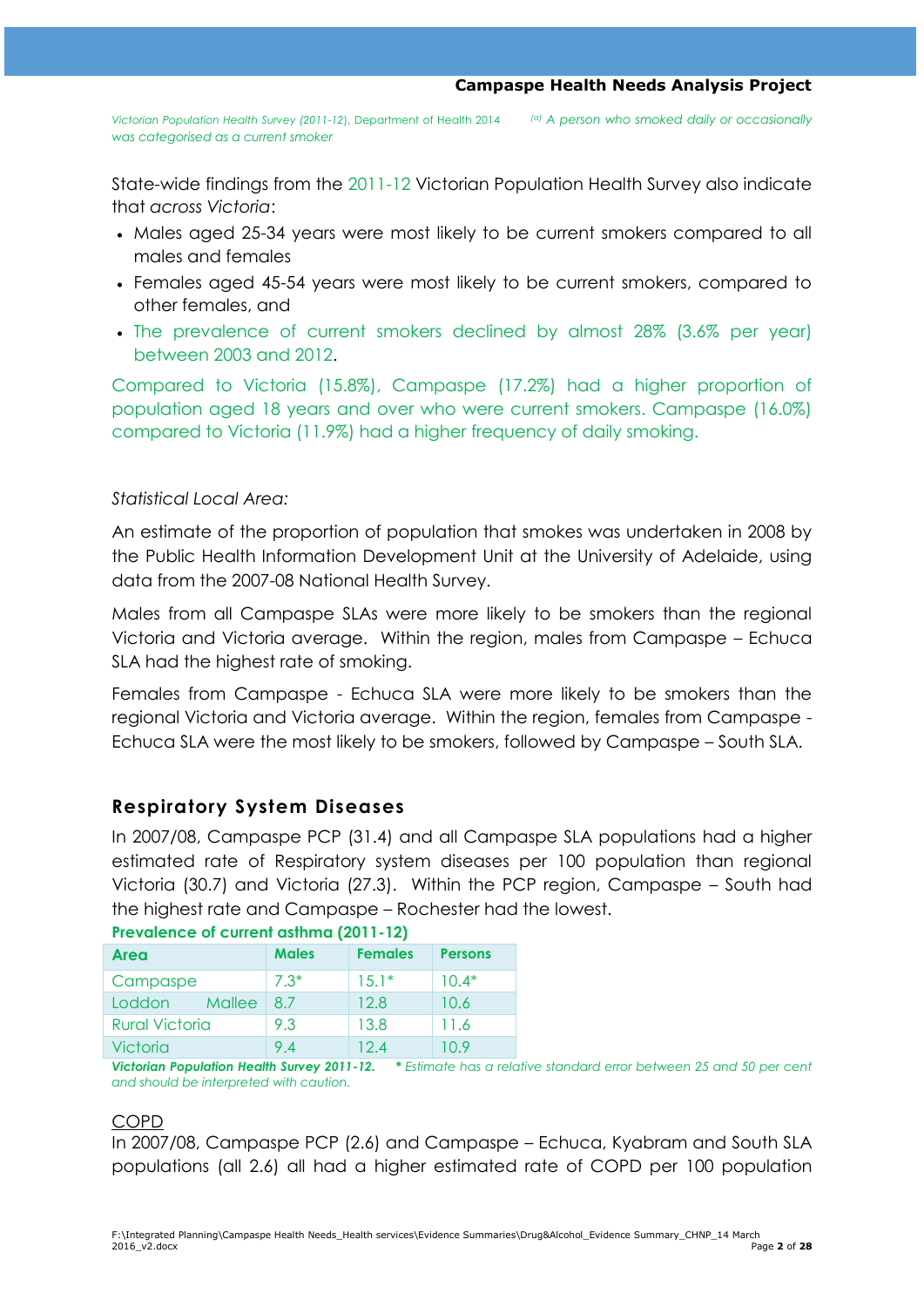than regional Victoria (2.5) and Victoria (2.2). Within the PCP region, Campaspe – Echuca, Kyabram and South SLAs had the equal highest rate and Campaspe – Rochester had the lowest.

|                      | <b>Respiratory</b><br>$\cdot$ | system | Asthma  |       | <b>COPD</b> |       |
|----------------------|-------------------------------|--------|---------|-------|-------------|-------|
| <b>SLA</b>           | No.                           | Rate*  | No.     | Rate* | No.         | Rate* |
| Campaspe - Echuca    | 4,131                         | 31.6   | 1,375   | 10.4  | 366         | 2.6   |
| Campaspe - Kyabram   | 3,901                         | 31.3   | 1,287   | 10.2  | 354         | 2.6   |
| Campaspe - Rochester | 2,588                         | 30.9   | 852     | 10.1  | 224         | 2.5   |
| Campaspe - South     | 1,223                         | 31.9   | 389     | 10.4  | 116         | 2.6   |
| Campaspe             | 11,843                        | 31.4   | 3,903   | 10.3  | 1,060       | 2.6   |
| Regional Victoria    | 430,710                       | 30.7   | 142,558 | 10.1  | 37,997      | 2.5   |
| <b>Victoria</b>      | 1,442,803                     | 27.3   | 479,498 | 9.1   | 118,482     | 2.2   |

#### **Respiratory System Diseases# (2007 – 08)**

*Public Health Information Development Unit- 2011 \* average annual rate per 100 population. # Synthetic prediction*

### **Cerebrovascular Diseases**

Between 2003 and 2007, Campaspe (10.2) had the same average annual rate of avoidable mortality from cerebrovascular diseases for population aged 0 to 74 years as regional Victoria (10.2); and a higher rate than Victoria (9.4). Within the PCP region, Campaspe – Echuca SLA had the highest rate and Campaspe – Rochester SLA had the lowest (both were higher than the regional Victoria and Victoria average).

**Avoidable Deaths at Ages 0 to 74 Years: Cerebrovascular Diseases (2003 to 2007)**

| <b>SLA</b>                    | No.   | Rate* |
|-------------------------------|-------|-------|
| <b>Statistical Local Area</b> |       |       |
| Campaspe - Echuca             | 10    | 14.8  |
| Campaspe - Kyabram            | #     | #     |
| Campaspe - Rochester          | 5     | 11.0  |
| Campaspe - South              | #     | #     |
| <b>Local Government Area</b>  |       |       |
| Campaspe                      | 21    | 10.2  |
| Regional Victoria             | 745   | 10.2  |
| Victoria                      | 2,246 | 9.4   |

*Public Health Information Development Unit- 2011 \*Average annual rate per 100,000 population. #Number was not published in the source document as it was too small.*

# **Substance Abuse and Alcohol Consumption**

#### **Alcohol consumption**

Regular, excessive consumption of alcohol over time places people at increased risk of chronic ill health and premature death, and episodes of heavy drinking may place the drinker (and others) at risk of injury or death. The consequences of heavy, regular use of alcohol may include cirrhosis of the liver, cognitive impairment, heart and blood disorders, ulcers, cancers and damage to the pancreas.

*Victorian Population Health Survey 2011-12*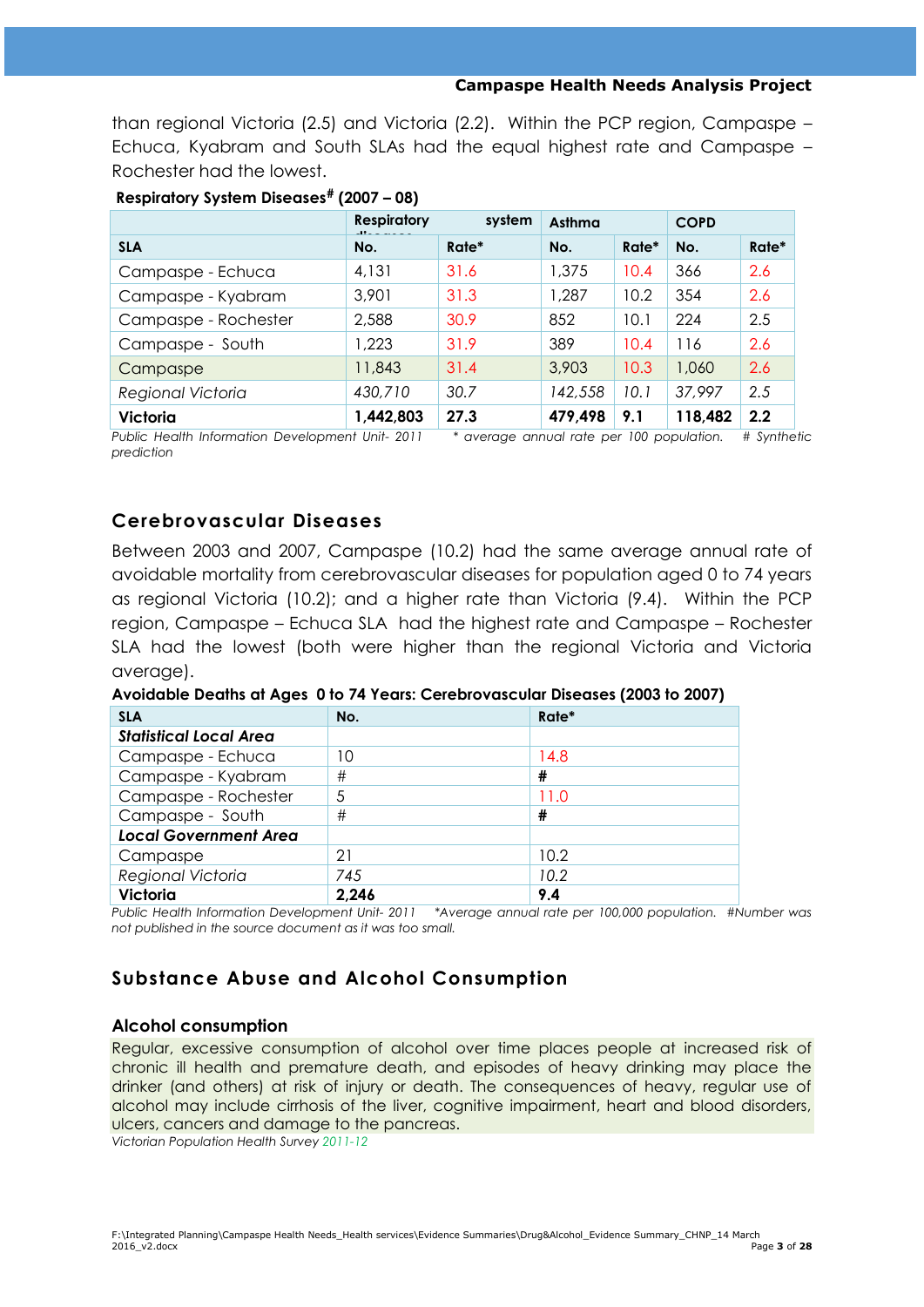In 2011-12, Campaspe (51.0) had a higher proportion of population that had consumed alcohol at risky or high risk levels for health in the short term compared to the Victoria (45.3) and regional Victoria (50.8) average. In 2008, Campaspe had a higher proportion (12.6) of population that had consumed alcohol *at least weekly* at risky or high risk levels for health in the short term compared to the Victoria average (10.2).

Excessive consumption of alcohol also has wide-reaching consequences on families, communities, workplaces and the economy. Economic impacts include costs to government health and welfare systems and industry through factors such as crime and violence, treatment costs, loss of productivity and premature death.

The 2001 Australian Alcohol Guidelines: Health Risks and Benefits were used for the 2008 Victorian Population Health Survey. The guidelines identified two main patterns of drinking behaviour as creating a risk to an individual's health:

- 1. excessive alcohol intake on a particular occasion; and,
- 2. consistent high-level intake over months and years.

The guidelines specified the risks for various drinking levels for males and females over the short and long term. The guidelines categorised risk according to three levels:

1. low risk— a level of drinking at which the risk of harm is minimal and there are possible benefits for some of the population;

2. risky— a level of drinking at which the risk of harm outweighs any possible benefit; and,

3. high risk— a level of drinking at which there is substantial risk of serious harm and above which risk increases rapidly.

*Victorian Population Health Survey 2011-12, Department of Health 2014* 

# **Risk of Alcohol-Related Harm in the Short Term**

The 2001 guidelines indicate that males who drink up to six standard drinks and females who drink up to four standard drinks are at *low risk* of alcohol related harm in the short-term. Males who drink 11 or more drinks and females who consume seven or more drinks are categorised as being at *high risk* of alcohol related harm. Between these levels, alcohol consumption

behaviour is classified as risky in the short-term. *Victorian Population Health Survey 2011-12, Department of Health 2014* 

| 2001 Australian alcohol guidelines for risk to health in the short-term(a) |  |
|----------------------------------------------------------------------------|--|
|----------------------------------------------------------------------------|--|

|                | Low Risk                      | <b>Risky</b>           | <b>High Risk</b>  |  |  |
|----------------|-------------------------------|------------------------|-------------------|--|--|
| <b>Males</b>   | Up to six on any one day; no  | seven to 10 on any     | 11 or more on any |  |  |
|                | more than three days per week | one day                | one day           |  |  |
| <b>Females</b> | Up to four on any one day; no | Five to six on any one | Seven or more on  |  |  |
|                | more than three days per week | day                    | any one day       |  |  |

*Victorian Population Health Survey 2011-12, Department of Health 2014* (a) Quantities in standard drinks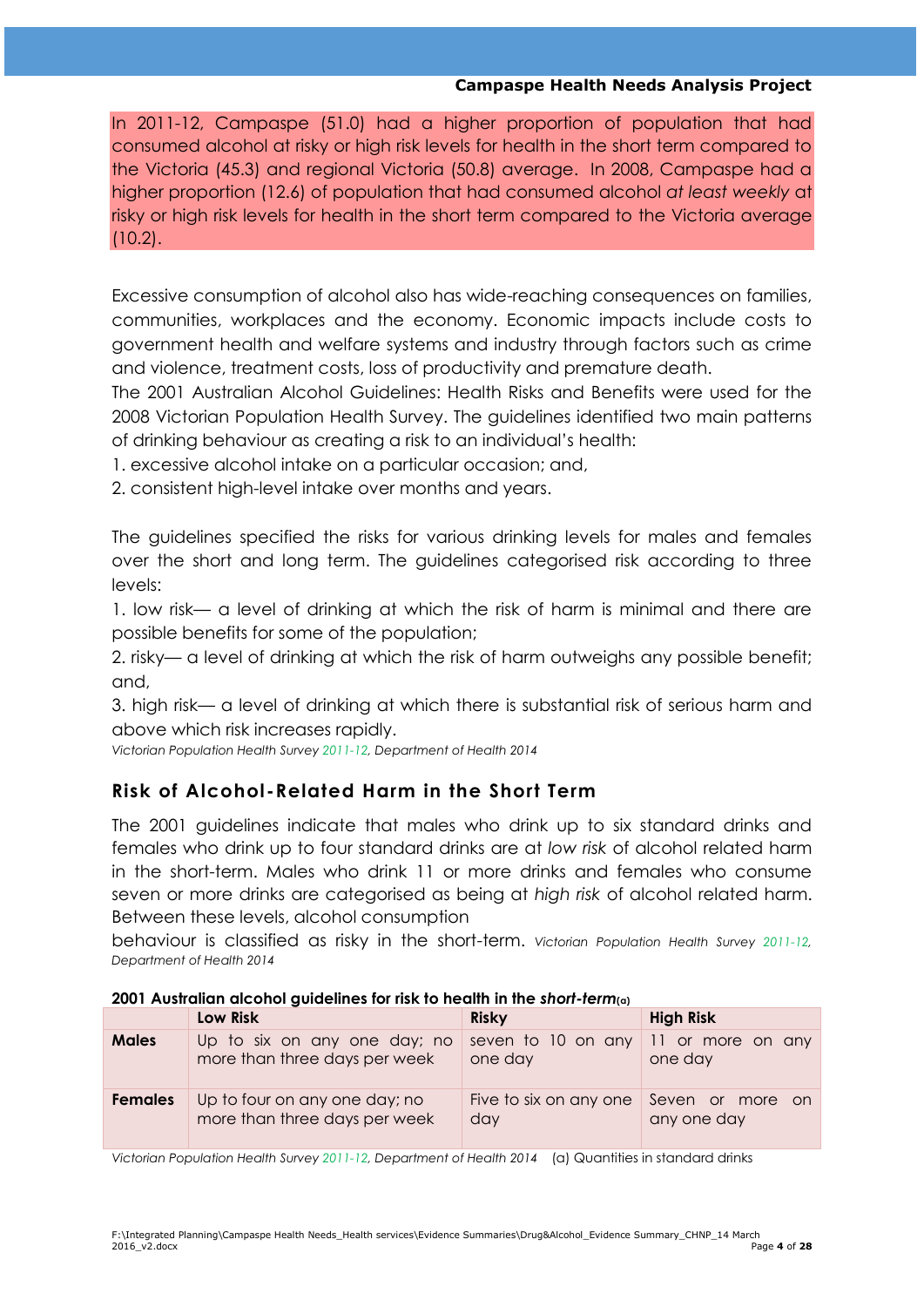In 2011-12, Campaspe had a higher proportion of population that had consumed alcohol at risky or high risk levels for health in the short term compared to the Victoria and regional Victoria average.

| Location                 | <b>Males</b> | <b>Females</b> | <b>Persons</b> |
|--------------------------|--------------|----------------|----------------|
| Campaspe                 | 63.3         | 39.1           | 51.0           |
| Loddon Mallee Region     | 58.7         | 41.5           | 50.3           |
| <b>Regional Victoria</b> | 59.3         | 42.6           | 50.8           |
| <b>Victoria</b>          | 52.6         | 38.3           | 45.3           |

**Consumption of Alcohol at Risky or High Risk Levels for Health in the** *Short Term***\* (2011-12)**

*Victorian Population Health Survey 2011-12, Department of Health 2014 \*Includes those who consumed alcohol at risky or high risk levels weekly, monthly or yearly*

State-wide findings from the Victorian Population Health Survey also indicate that across Victoria:

- Males are more likely than females to consume alcohol at risky or high risk levels for health in the short term – particularly on a weekly (at least) basis
- Males and females aged 18-24 years were most likely to consume alcohol at risky or high levels for health in the short term
- Males that were: living in a rural area, primary school level educated, employed, earned more than \$100,000, or who were current or ex-smoker were significantly more likely to consume alcohol at risky or high risk levels for health in the short term, and
- Females that were: living in a rural area, employed, earning more than \$100,000, undertook sufficient times and sessions of physical activity, had excellent/very good self reported health, who were over weight or who were current or exsmokers were significantly more likely to consume alcohol at risky or high risk levels for health in the short term.

The 2011-12 Victorian Population Health Survey did not provide the frequency of risk/high risk alcohol consumption for health in the short term by LGA. However in 2008, Campaspe had a higher proportion (12.6) of population that had consumed alcohol *at least weekly* at risky or high risk levels for health in the short term compared to the Victoria average (10.2).

**Frequency of Drinking Alcohol at Risky or High Risk Levels for Health in the** *Short Term* **(2008 & 2011-12)**

|                                | At least yearly | At least monthly | At least weekly |
|--------------------------------|-----------------|------------------|-----------------|
| Campaspe (2008)                | 26.8            | 13.0             | 12.6            |
| Victoria<br>Regional<br>(2008) | Not available   | Not available    | Not available   |
| Victoria (2008)                | 22.0            | 13.0             | 10.2            |
| <b>Victoria (2011-12)</b>      | 22.1            | 13.9             | 9.1             |

*Victorian Population Health Survey 2008 & 2011-12, Department of Health 2014*

# **Risk of Alcohol-related Harm in the Long Term**

Based on the 2001 guidelines, long-term risk of harm due to alcohol consumption is associated with regular daily patterns of drinking alcohol, defined in terms of the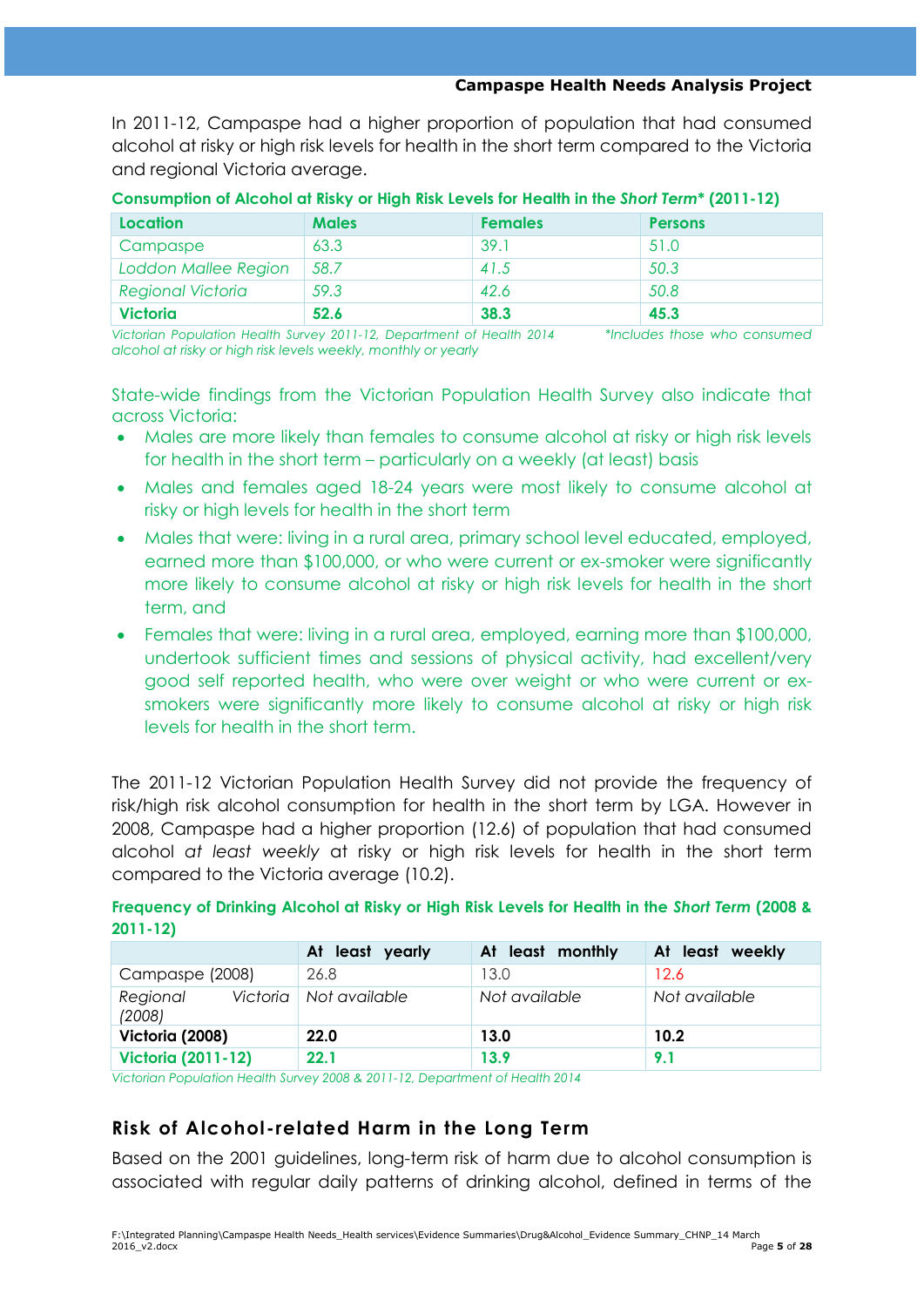#### amount typically consumed each

week. - *Victorian Population Health Survey 2011-12, Department of Health 2014* 

|                |                      | <b>Low Risk</b> | <b>Risky</b> | <b>High Risk</b> |  |
|----------------|----------------------|-----------------|--------------|------------------|--|
| <b>Males</b>   | On an average day    | Up to $4$       | $5 - 6$      | 7 or more        |  |
|                | Overall weekly level | Up to 28        | $29 - 42$    | 43 or more       |  |
| <b>Females</b> | On an average day    | Up to $2$       | $3 - 4$      | 5 or more        |  |
|                | Overall weekly level | Up to 14        | $15 - 28$    | 29 or more       |  |
|                |                      |                 |              |                  |  |

#### **2001 Australian Alcohol Guidelines for Risk to Health in The** *Long Term***(a)**

*Victorian Population Health Survey 2011-12, Department of Health 2014 (a) Quantities in standard drinks*

In 2008, compared to the Victoria average (96.3), Campaspe Shire had a smaller proportion (95.9) of population aged 18 years and over that did not consume alcohol at long term risk levels.

#### **Adult Population That Did Not Consume Alcohol at Above** *Long Term* **Risk(a) Levels (2008)**

| Location                 | $\%$  |
|--------------------------|-------|
| Campaspe                 | 959   |
| <b>Regional Victoria</b> | 9.5.5 |
| Victoria                 | 96.3  |

*Victorian Population Health Survey 2008, Department of Health 2010 (a) Quantities in standard drinks*

#### **Consumption of Alcohol at Risky or High Risk Levels for Health in the** *Long Term***\* (2011-12)**

| Location                    | <b>Males</b> | <b>Females</b> | <b>Persons</b> |
|-----------------------------|--------------|----------------|----------------|
| Campaspe                    | N/A          | N/A            | 6.8            |
| <b>Loddon Mallee Region</b> | 4.8          | 2.7            | 3.7            |
| <b>Regional Victoria</b>    | 4.8          | 3.0            | 3.9            |
| <b>Victoria</b>             | 4.2          | 2.5            | 3.4            |

*Victorian Population Health Survey 2011-12, Department of Health 2014 \*Includes those who consumed alcohol at risky or high risk levels weekly, monthly or yearly*

State-wide findings from the Victorian Population Health Survey also indicate that *across Victoria*:

- Males and females aged 18-24 were most likely to be consuming alcohol monthly or more frequently at above short-term risk levels, and
- Males aged 45-54 years and females aged 25-34 years were most likely to be consuming alcohol at high risk levels for long term alcohol-related harm.

### **Hospital Separations for Drug or Alcohol Problems**

In 2010/11, there were 95 hospital separations for Campaspe residents who had alcohol-related conditions or injuries (not necessarily as the major diagnostic category) and this figure made up 0.52% of all separations for Campaspe residents. Compared to Victoria, there was a slightly higher proportion of separations for Campaspe residents who had alcohol-related conditions or injuries .

There were 72 hospital separations for Campaspe residents who had a drug-related condition or injury (not necessarily as the major diagnostic category) and this figure made up 0.40% of all separations for Campaspe residents. Compared to Victoria,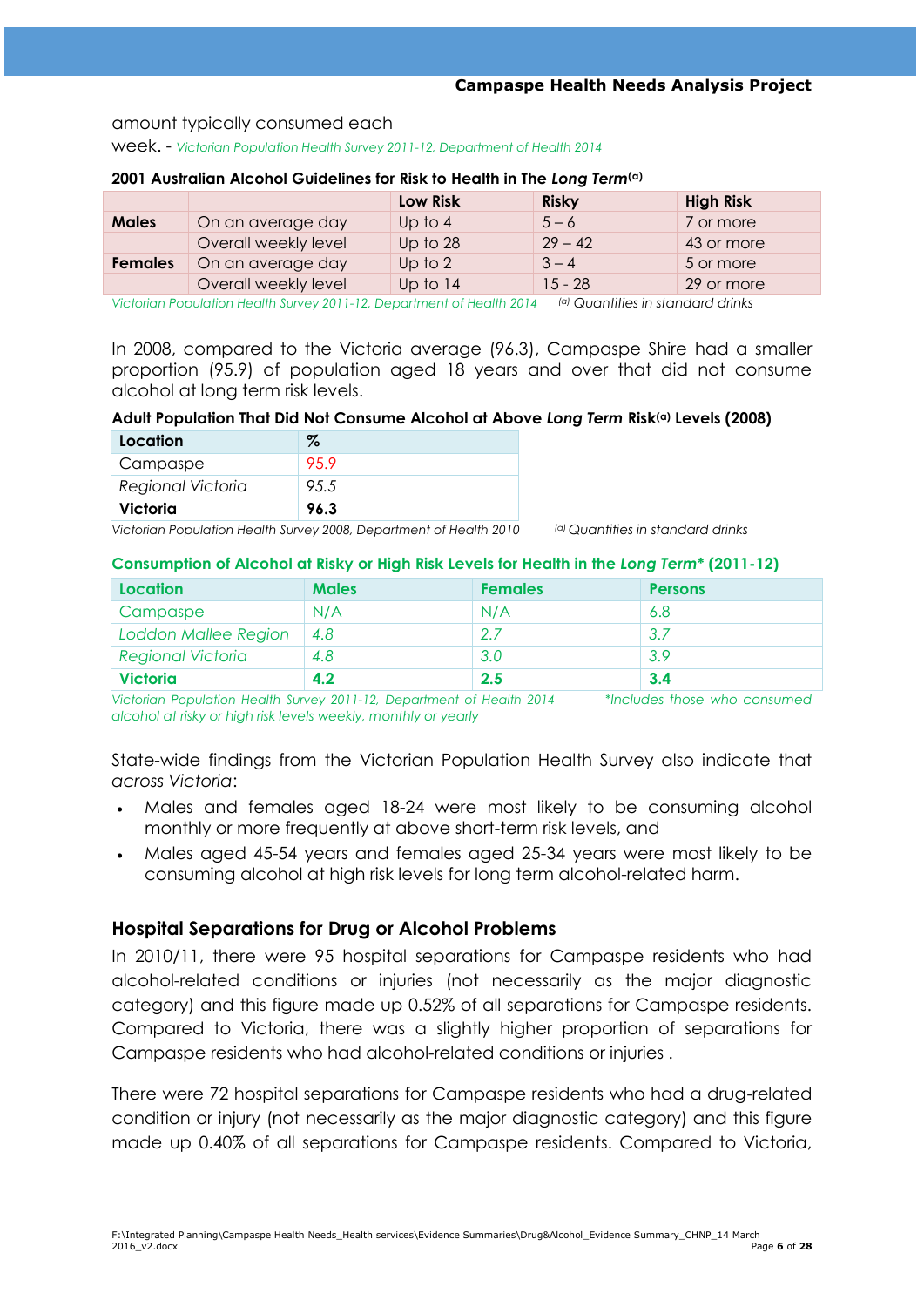there was a slightly higher proportion of separations for Campaspe residents who had a drug-related condition or injury.

Note: Figures include both separations where alcohol or drug consumption was the primary diagnosis and admissions where alcohol or drug consumption was considered *relevant to the primary diagnosis* (e.g. intoxicated person falling out of a tree and breaking a leg).

|                 | Campaspe |                        | Victoria               |  |  |  |
|-----------------|----------|------------------------|------------------------|--|--|--|
|                 | No.      | $\%$ of all admissions | $\%$ of all admissions |  |  |  |
| Alcohol problem | 95       | 0.52                   | 0.49                   |  |  |  |
| Drug problem    |          | 0.40                   | 0.37                   |  |  |  |

#### **People Treated for Alcohol or Drug Problem During Episode of Care (2010/11)**

*Source: Victorian Admitted Episode Dataset (VAED) 2010/11 (Public and Private Hospital files)*

### **Emergency Department Presentations for Drug or Alcohol Problems**

In 2010/11, there were 56 hospital Emergency Department (ED) presentations for Campaspe residents who had an alcohol problem *as the primary diagnosis* and this figure made up 0.42% of all ED presentations for Campaspe residents. Compared to Victoria, there was a lower proportion of ED presentations for Campaspe residents who had an alcohol problem *as the primary diagnosis* .

In 2010/11, there were 25 hospital Emergency Department presentations for Campaspe residents who had a drug problem *as the primary diagnosis* and this figure made up 0.19% of all ED presentations for Campaspe residents. Compared to Victoria, there was a lower proportion of ED presentations for Campaspe residents who had a drug problem *as the primary diagnosis*.

#### **ED Presentations Treated for Drug or Alcohol Problem (2010/11)**

|                 | <b>Campaspe</b> |                        | Victoria               |  |  |  |
|-----------------|-----------------|------------------------|------------------------|--|--|--|
|                 | No.             | $\%$ of all admissions | $\%$ of all admissions |  |  |  |
| Alcohol problem | 56              | 0.42                   | 0.53                   |  |  |  |
| Drug problem    | 25              | 0.19                   | 0.22                   |  |  |  |

*Source: Victorian Admitted Episode Dataset (VEMD) 2010/11 (Public Hospital files) – commissioned data*

# **Drug and Alcohol Clients**

In 2009/10, Campaspe had a higher rate of population (6.3) that had received treatment from drug and alcohol treatment services in that year, compared to Victoria (5.3). Figures refer to the number of individuals and not the completed courses of treatment.

#### **Drug and Alcohol Clients per 1,000 Population (2009-10)**

| Campaspe |  | Victoria |
|----------|--|----------|
|          |  | .ა.      |

*2010 Local Government Area Statistical Profiles, DoH 2011*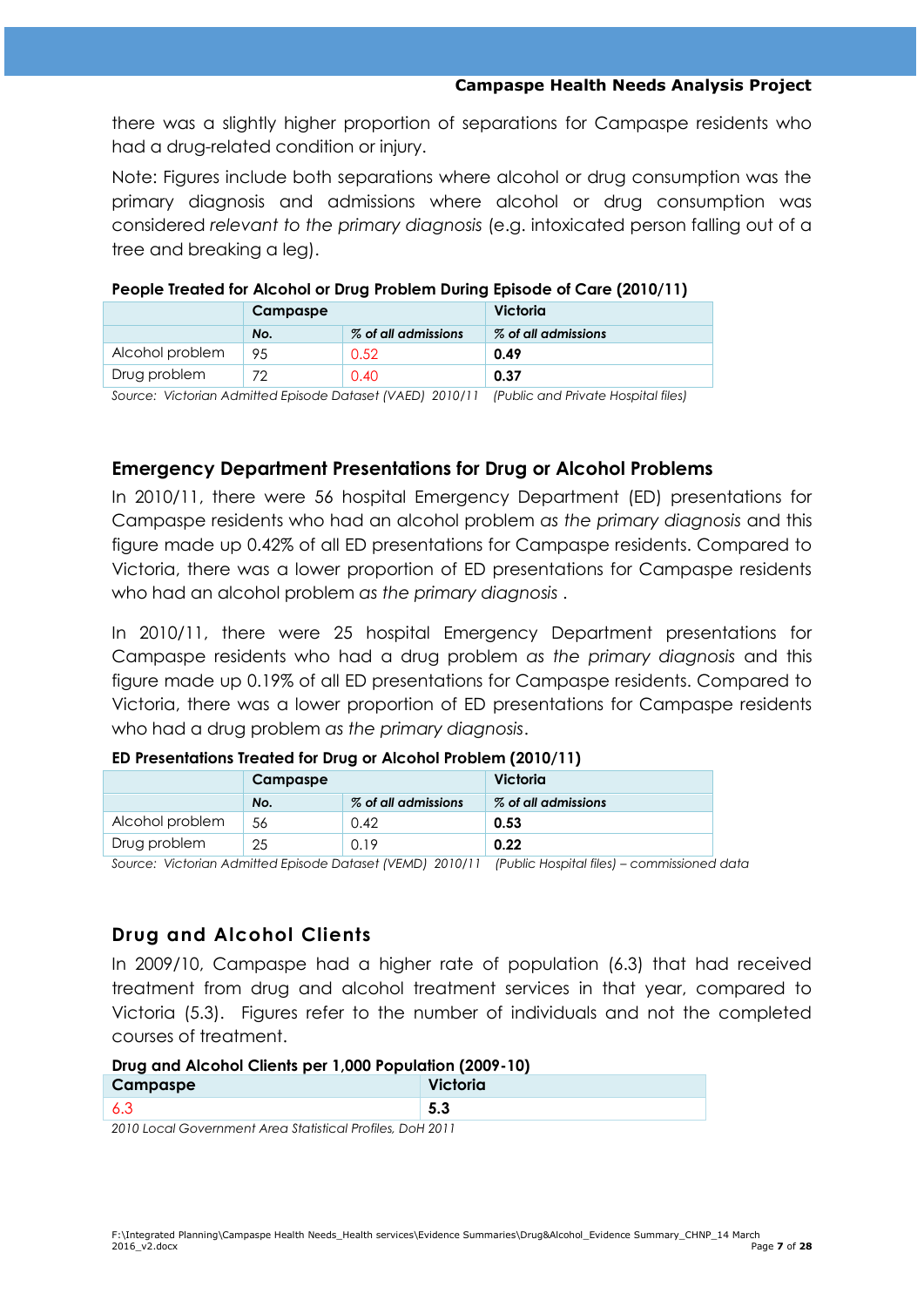# **Alcohol Related Harm**

Between 2002/03 and 2003/04, Campaspe residents were more likely, compared to the Victorian figures, to have been involved in an alcohol-related family incident, serious road injury or death.

|                 | Assault |       | Family<br><b>Serious</b><br>incidents<br>injury |       | road  | Medical<br>hospital<br>admissions** |       | External cause<br>hospital<br>admissions# |      | <b>Deaths</b> |       |                |
|-----------------|---------|-------|-------------------------------------------------|-------|-------|-------------------------------------|-------|-------------------------------------------|------|---------------|-------|----------------|
|                 | No.     | Rate* | No.                                             | Rate* | No.   | Rate*                               | No.   | Rate*                                     | No.  | Rate*         | No.   | Rate<br>$\ast$ |
| Campaspel       | 62      | 8.4   | 24                                              | 6.9   | 27    | 3.6                                 | 74    | 20.0                                      | 58   | 5.8           | 28    | 2.4            |
| <b>Victoria</b> | 9,445   | 9.7   | 15.46                                           | 15.8  | 3.346 | 3.4                                 | 13,23 | 26.9                                      | 7897 | 16.1          | 2,879 | 1.5            |

#### **Alcohol-related Assault and Injuries per 10,000 Population (2002/03 – 2003/04)**

**5 4** *The Victorian Alcohol Statistics Handbook Volume 7 (Turning Point Alcohol and Drug Centre - 2005) \* per 10,000 \*\* Alcohol-related 'medical' hospital admissions are typically those associated with long-term heavy alcohol consumption such as stroke, hypertension, cancer, and mental and behavioural disorders due to the use of alcohol. #'External cause' hospital admissions are those hospital admissions where environmental events, circumstances and conditions have resulted in poisoning, injury or other adverse effects. They include road injuries, alcoholic beverages poisoning, fall injuries, suicide, assault and child abuse. Figures do not include emergency department presentations where patient is not admitted*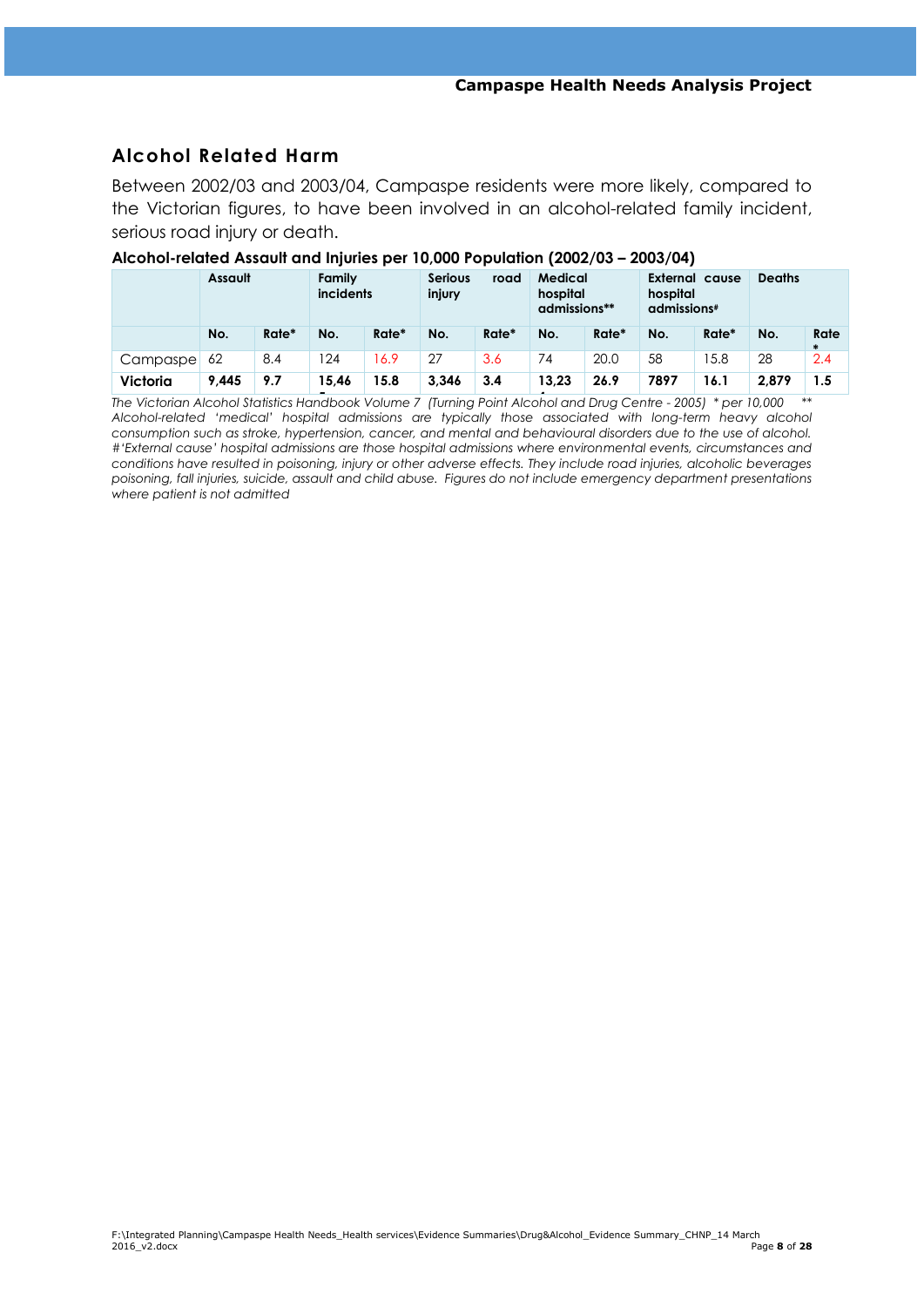# **Policy Review:**

## **Legislation**

Severe Substances Dependence Treatment Act 2010

"The Severe Substances Dependence Treatment Act (SSDTA) 2010 provides for courtordered detention and treatment of people with a severe substance dependence where this is necessary as a matter of urgency to save their life or prevent serious damage to their health" <sup>27</sup>

*Drugs, Poisons and Controlled Substances Act 1981* and the Drugs, Poisons and Controlled Substances Regulations 2006 <sup>54</sup>

For licenses and permits for schedule 8 medications

### **Data Collection**

The National Drug Strategy Household Survey (NDSHS) 2013 outlines current trends and use. Collecting information on alcohol and tobacco consumption, and illicit drug use, it surveys people's attitudes and perceptions relating to tobacco, alcohol and other drug use. The Survey is conducted amongst the general population and the findings relate mainly to people aged 14 years or older <sup>20</sup>.

Multiple other data sets and sources are available and listed at the Department of Health <sup>35</sup>

#### **National Strategies**

### **The National Drug Strategy (NDS)**

The National Drug Strategy (NDS) 2016-2025 is currently under development by the Intergovernmental Committee on Drugs (IGCD). The Draft NDS<sup>18</sup> is open for public consultation at the time of writing. The Draft NDS outlines its aim to "contribute to ensuring safe, healthy and resilient Australian communities through minimising alcohol, tobacco and other drug-related health, social and economic harms among individuals, families and communities"<sup>18</sup>. Once finalised, the 2016-2025 NDS will provide a framework to guide actions by governments, communities and service providers to minimise drug and alcohol related harms. This ten year term has a commitment to harm minimisation, addressing;

- o Demand reduction
- o Supply reduction
- o Harm reduction

This approach is underpinned by key principles of partnership, coordination and collaboration, evidence informed responses with national direction and jurisdictional implementation<sup>18</sup>.

Priority populations are as listed, including; Aboriginal and Torres Strait Islander people; people with a mental illness; young people; older people; people in contact with the criminal justice system; culturally and linguistically diverse populations; and people who identify as gay, lesbian, bisexual, transgender or intersex <sup>18</sup> .

Sub-strategies sit under the National Drug Strategy 2016-2025, and they include;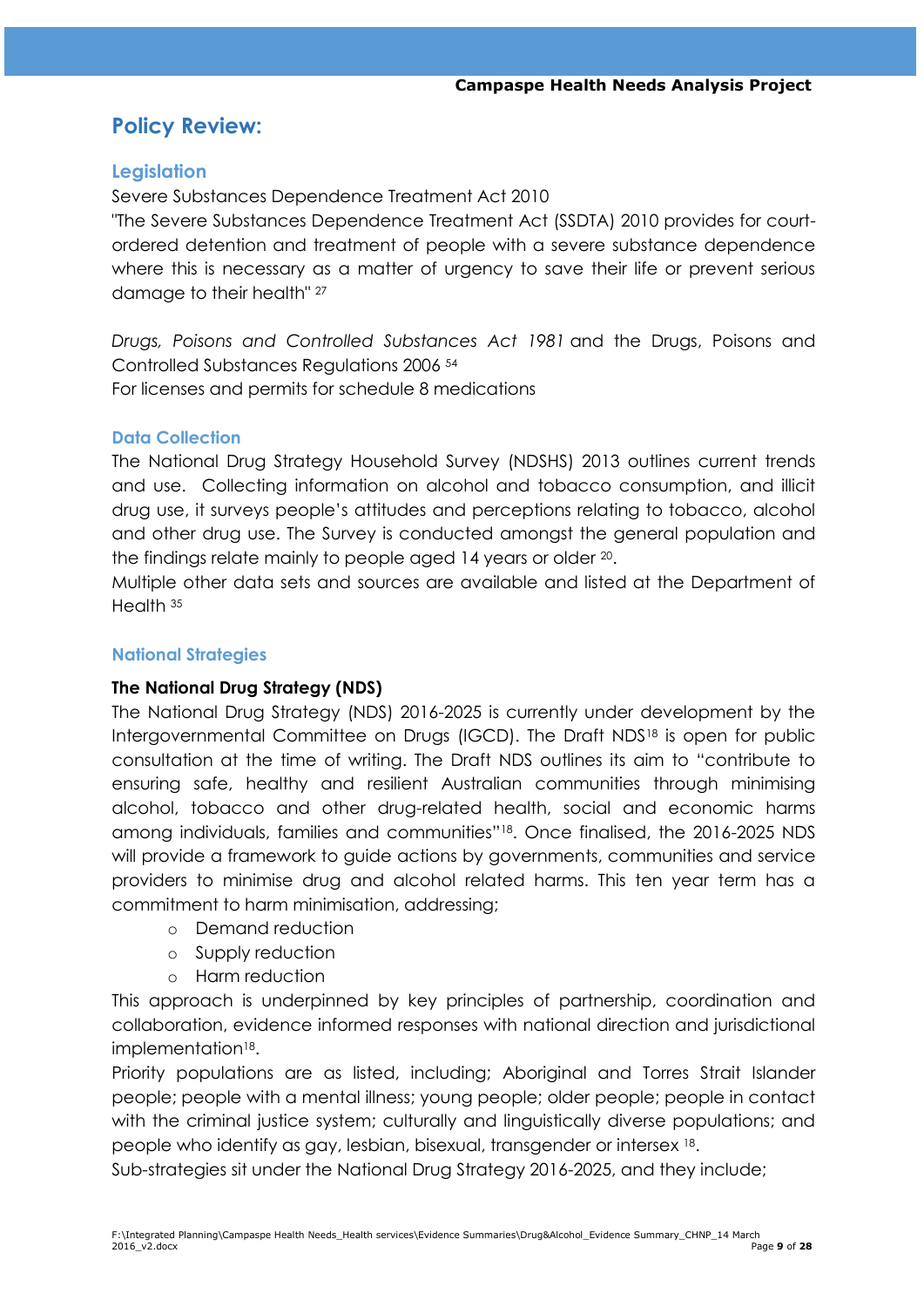- o National Aboriginal and Torres Strait Islander Peoples Drug Strategy
- o National Alcohol Strategy
- o National Tobacco Strategy
- o National Illicit Drugs Strategy<sup>18</sup>

The most recent publication on the outcomes of the 2010-2015 NDS are contained in the 2013-14 Report, outlining the following future priorities;

- o Development of the aforementioned National Drug Strategy 2016-2025
- o Alcohol-related injury, violence and harms
- o Preventing Fetal Alcohol Spectrum Disorder and reducing alcohol consumption during pregnancy
- o Responding to changing patterns of alcohol advertising, promotion and sponsorship activity and changing patterns and trends in alcohol access and availability
- o Implementation of the New Psychoactive Substances Framework
- o Responding to increasing drug overdose trends
- o Developing a reporting framework and baseline report to inform reporting of the ten outcome indicators under Part Seven of the National Tobacco Strategy 2010-1816 (see below)
- o Methamphetamine Use <sup>17</sup>

### **The [National Aboriginal and Torres Strait Islander Peoples Drug Strategy](http://www.nationaldrugstrategy.gov.au/internet/drugstrategy/Publishing.nsf/content/6EE311AA9F620C82CA257EAC0006A8F0/$File/FINAL%20National%20Aboriginal%20and%20Torres%20Strait%20Islander%20Peoples) <sup>39</sup>**

The National Aboriginal and Torres Strait Islander Peoples Drug Strategy 2014-2019 as a sub-set of the NDS is as this community experiences a disproportionate amount of harm from alcohol and other drugs, contributing a significant role in the difference in life expectancy<sup>39</sup>. Consistent with the NDS, it has the three pillars of supply reduction, harm reduction and demand reduction <sup>39</sup>. Principles of ownership of solutions, holistic and safe, competent and respectful cultural approaches, whole-of-government partnerships and provision of resources on the basis of need <sup>39</sup>. Four priority areas are identified;

- o Build capacity and capability of the AOD service system, particularly Aboriginal and Torres Strait Islander community-controlled services and its workforce, as part of a cross-sectoral approach with the mainstream AOD services to address harmful AOD use.
- o Increase access to a full range of culturally responsive and appropriate programs, including prevention and interventions aimed at the local needs of individuals, families and communities to address harmful AOD use.
- o Strengthen partnerships based on respect both within and between Aboriginal and Torres Strait Islander peoples, government and mainstream service providers, including in law enforcement and health organisations, at all levels of planning, delivery and evaluation.
- o Establish meaningful performance measures with effective data systems that support community-led monitoring and evaluation.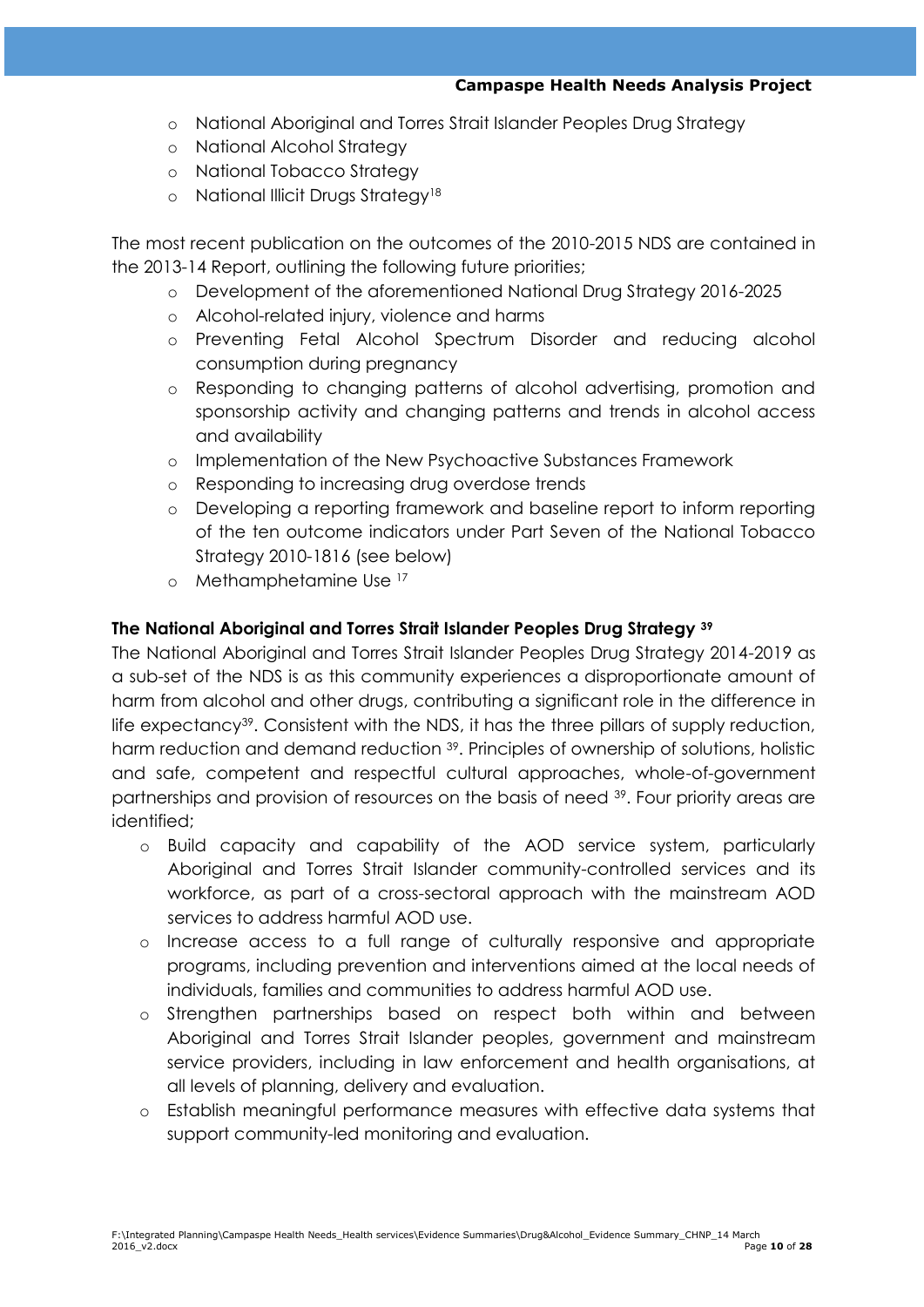Each priority area has outcome and example actions associated with the priority, however, the diversity of the population acknowledged, and the strategy does not intend to be prescriptive <sup>39</sup> .

## **The National Alcohol Strategy**

The National Alcohol Strategy 2016-2025 is being developed and is being undertaken by the IGCD under the formation of their NDS 2016-2025.

Responding to the Impact of Fetal Alcohol Spectrum Disorders (FASD) in Australia: A Commonwealth Action Plan 2013-4 to 2016-7 aims to work in the following areas;

- Enhancing efforts to prevent FASD
- Secondary prevention targeting women with alcohol dependency
- Diagnosis and management, with the development of a FASD Diagnostic Tool
- Targeted measures supporting prevention and management of FASD within Indigenous communities and families in areas of social disadvantage
- National coordination, research and workforce support 33

### **The National Tobacco Strategy**

The National Tobacco Strategy 2012–2018 16 is a policy framework for the Australian Government, and State and Territory Governments to work with non-government agencies to reduce the burden of tobacco-related harm in Australia. The goal of the strategy is to improve the health of Australians though reducing the smoking rate, and the health, social and financial costs associated with tobacco use. It outlines the size of the problem, the policy context, the challenges, goals, targets and nine priority areas.

The National Tobacco Indicators Baseline Data: Reporting under the National Tobacco Strategy 2012–2018 outlines these, with the goals of the Strategy, acknowledging the social determinants of health <sup>48</sup>

### **The National Illicit Drugs Strategy**

The National Ice Action Strategy will be a key component complementing the NDS 2016-2025, which, as previously mentioned, is under development. The National Ice Taskforce developed in 2015, delivered its Final Report with multiple recommendations across five priority areas, which are, as outlined in the Ice Action Strategy 2015;

- Support families, communities and frontline workers
- Target prevention
- Tailor services and workforce
- Strengthen law enforcement
- Data, research and reporting 19, 34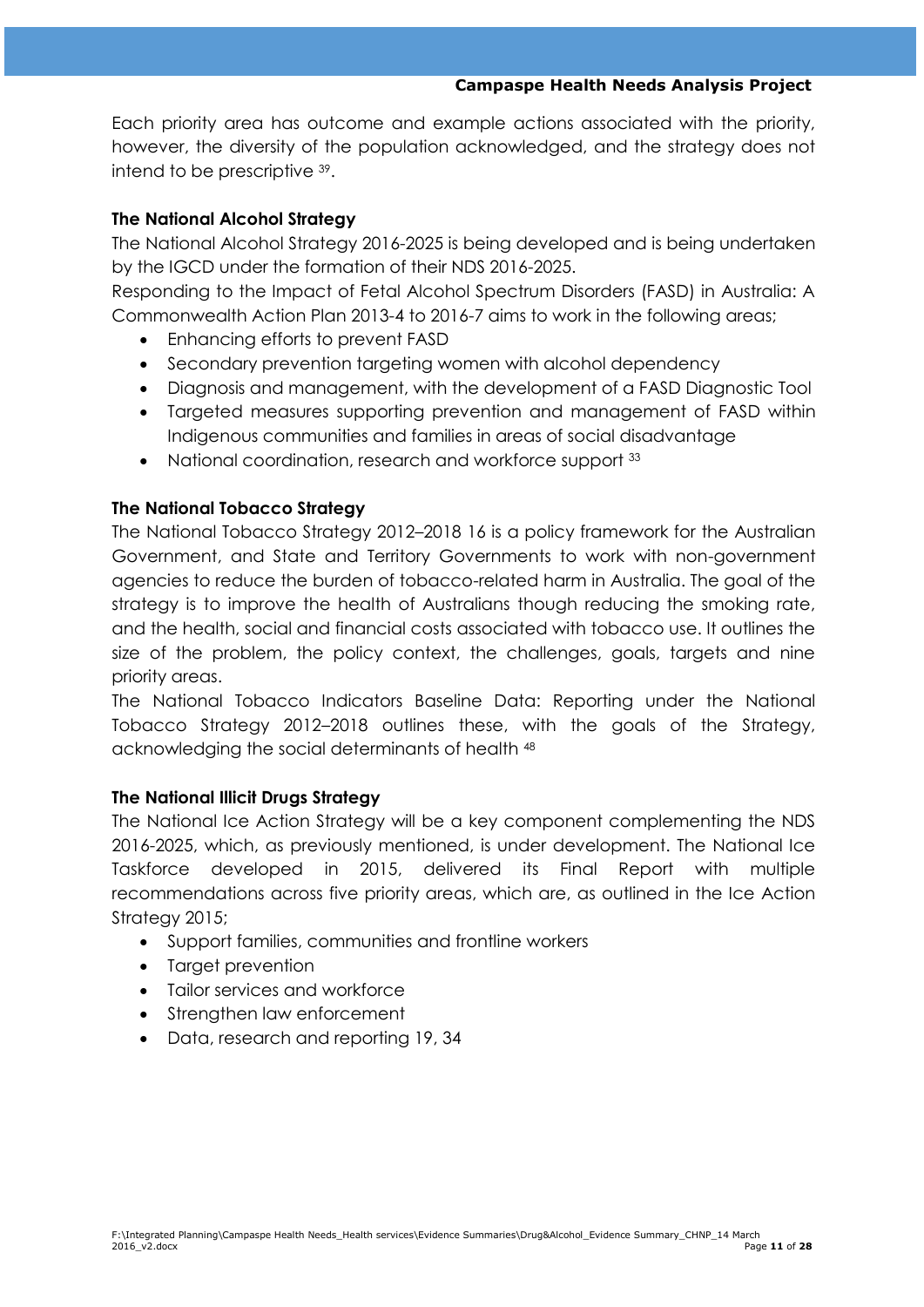# **Victorian Context**

## **Reducing the Alcohol and Drug toll: Victoria's Plan 2013-2017 - Strategy**

This policy outlines a 15 point action plan to "promote the safe, healthy and responsible use of alcohol, tackle the misuse of pharmaceutical drugs, reduce illegal drug use, and assist the care, treatment and recovery of people with drinking and drug problems" pp 3, 44 .

It aims to do so by addressing the following;

- Alcohol
	- o Reducing alcohol-related violence, antisocial behaviour and drink-driving
	- o Effective liquor regulation
	- o Changing drinking culture
	- o Better health promotion in education
	- o Better, earlier healthcare for alcohol problems
- Pharmaceutical druas
	- o Better controls and evidence on misused pharmaceutical drugs
	- o Improved clinical, prescribing and dispensing practices
- Illegal drugs
	- o Strong laws to protect the community from drug trafficking
	- o Better referral of drug users to treatment
	- o Improved harm-reduction services and targeted prevention
- Care, treatment and recovery
	- o New directions in alcohol and drug treatment services
	- o Better person-centred care through social services, especially for vulnerable families
	- o Community-based action on social factors driving substance misuse
	- o Promoting successful recovery and reducing stigma in the community
- Leadership
	- o Leadership to reduce the toll

### **The Victorian Public Health & Wellbeing Plan (2015-2019)**

The Plan outlines the government's key priorities over the next four years to improve the health and wellbeing of all Victorians, particularly the most disadvantaged. The health and wellbeing priorities for 2015-19, relevant to Drug and Alcohol are:

- Priority 2. Tobacco-free living Strategic Direction
	- o Continue to further reduce smoking rates with the ultimate aim of achieving a tobacco-free Victoria.
	- o Continue legislative and non-legislative approaches to tobacco reform, such as smoking cessation support, in order to continue the downward trend in smoking rates.
	- o Focus on smoking cessation support at the community level (via hospitals, GPs and community health services).
	- o Target smoking cessation measures for those groups with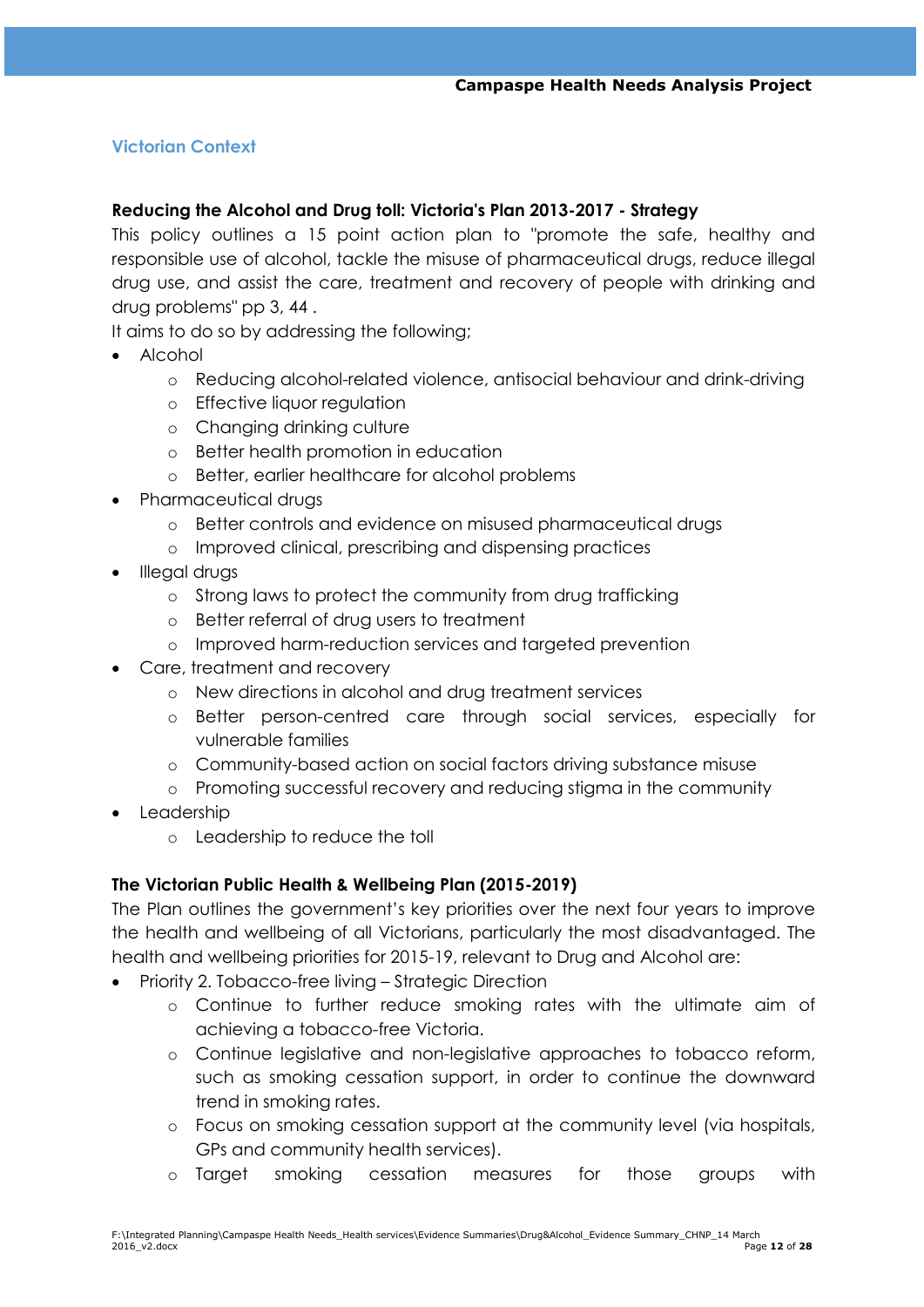disproportionately high smoking prevalence, particularly Aboriginal Victorians.

- Priority 3. Reducing harmful alcohol and drug use Strategic Direction
	- o Develop strategies across government to reduce the risk of short-term harms due to the misuse of alcohol, and minimise the chronic health problems associated with long term unhealthy drinking patterns.
	- o Continue to address the impacts of illicit drug use, for example, through the Ice action plan.
	- o Develop a Victorian pharmaceutical misuse strategy and education program to reduce problematic use of prescription medications.
	- o Improve alcohol and drug education in schools and access to early intervention services for people with alcohol and drug use issues.

#### **Local Government Area**

#### **Shire of Campaspe Health and Wellbeing Plan 2013-2017 <sup>51</sup>**

- o Reducing the impact of alcohol and other drugs
- o Reducing Tobacco Use.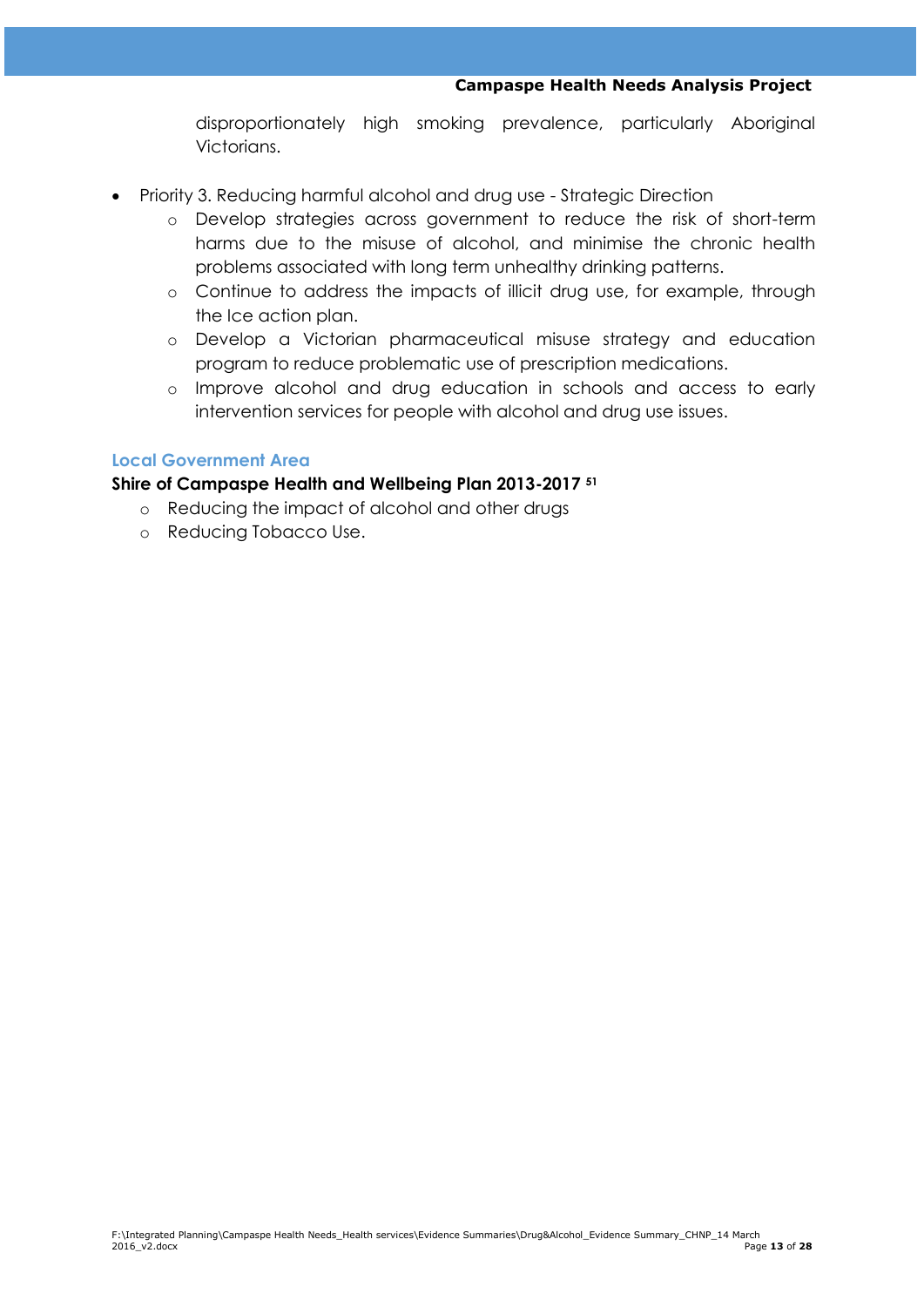# **Clinical Guidelines:**

Effective structural policy or strategies are often hard to implement due to political or economic factors<sup>6</sup> – this includes limiting outlet density, trading hours and increasing cost <sup>5</sup>

- NHRMC approved Guidelines for the Treatment of Alcohol Problems<sup>12</sup>
- NHRMC approved Australian Guidelines to Reduce Health Risks from Drinking Alcohol <sup>10</sup>
- National clinical guidelines for the management of drug use during pregnancy, birth and the early development years of the newborn (NSW Health) 32
- Pharmacotherapy National Clinical Guidelines for Medication-Assisted Treatment of Opioid Dependence – approved by SCoH and released May 2014 <sup>17</sup>
- Guidance for cultural competence for antenatal smoking cessation in ATSI (research paper) <sup>28</sup>
- Supporting smoking cessation: a guide for health professionals (RACGP)<sup>31</sup>
- Guidelines for screening, assessment and treatment in problem gambling<sup>45</sup>
- Central Victoria Region Mental Health Service Pathways 46
- Alcohol Related Brain Injury Guide General Practitioners and other Health **Workers**
- National Clinical Guidelines for the Use of Buprenorphine in the Treatment of Opoid Dependence 53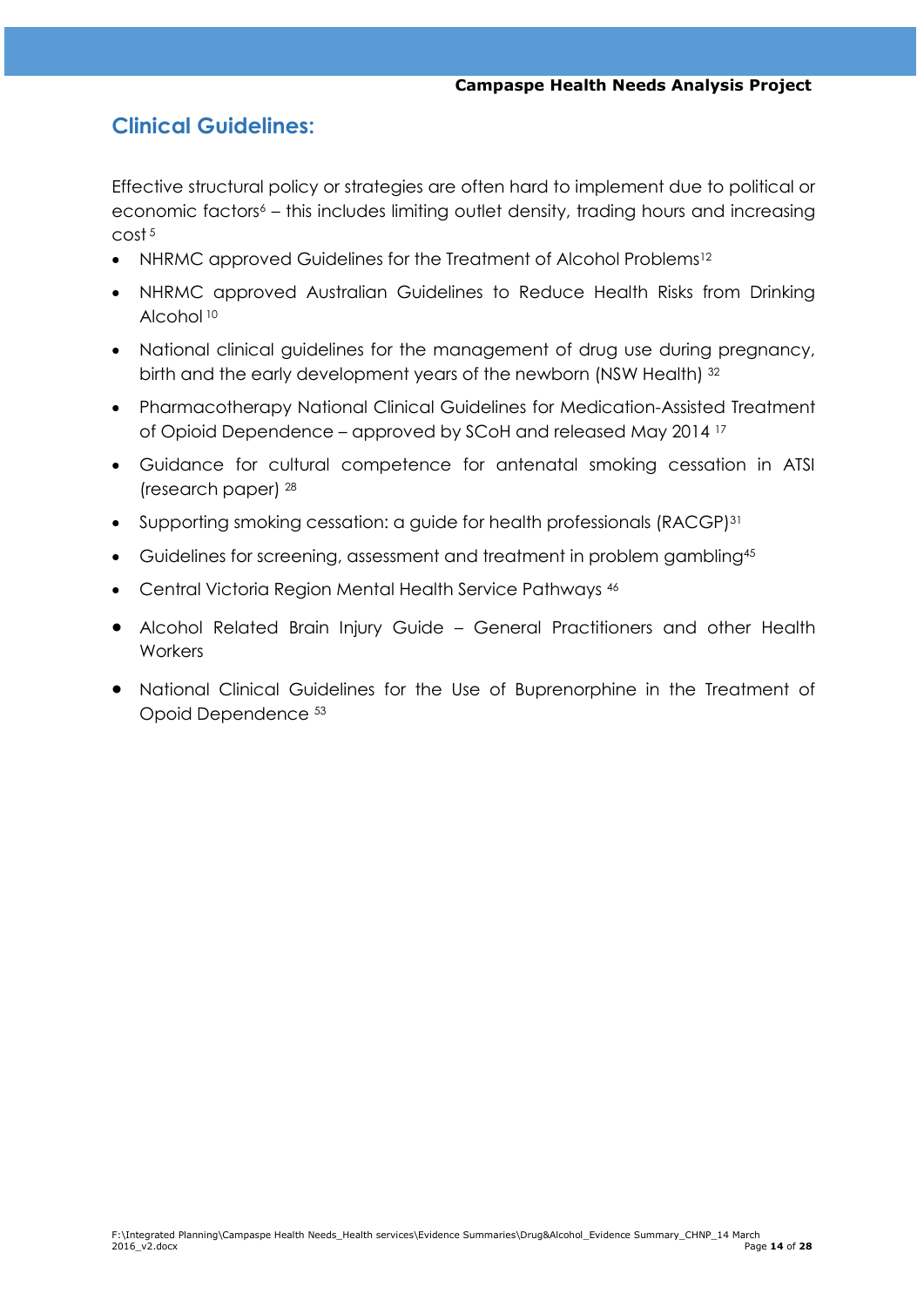# **Evidence based strategies/ Intervention evidence:**

# **Protection and Health Promotion:**

‗Policymakers who focus only on decisions about individual service programmes will usually find that they have limited impact on the outcomes they wish to produce. In contrast, policymakers who think and act at a systems level, and do so in light of the emerging evidence based on the nature and impact of systems, have a much greater likelihood of making a significant contribution to ameliorating drug problems at both the individual and population level'<sup>6</sup>

- Encouraging the general public to adopt healthier lifestyles with information (alcohol consumption guidelines<sup>10</sup> - National Health and Medical Research Council). There is evidence to suggest that most Australians are not aware of the existence of these guidelines, or they are unsure about the thresholds, which are often dismissed as unrealistic, are misunderstood, or regarded as irrelevant 5, 11
- Education alone (community-based or school based) in indigenous community leads to positive change in initiation rates, but not consumption rates <sup>29</sup>
- Community based approaches to reduce consumption 38
- Examples such as the "Hello Sunday Morning" movement towards a better drinking culture.
- Protect public health policy, including tobacco control policies, from tobacco industry interference
- Continue to reduce the affordability of tobacco products
- Bolster and build on existing programs and partnerships to reduce smoking rates among Aboriginal and Torres Strait Islander people
- Strengthen efforts to reduce smoking among populations with a high prevalence of smoking
- Eliminate remaining advertising, promotion and sponsorship of tobacco products
- Consider further regulation of the contents, product disclosure and supply of tobacco products and alternative nicotine delivery systems
- Reduce exceptions to smoke-free workplaces, public places and other settings
- Provide greater access to a range of evidence-based cessation services to support smokers to quit.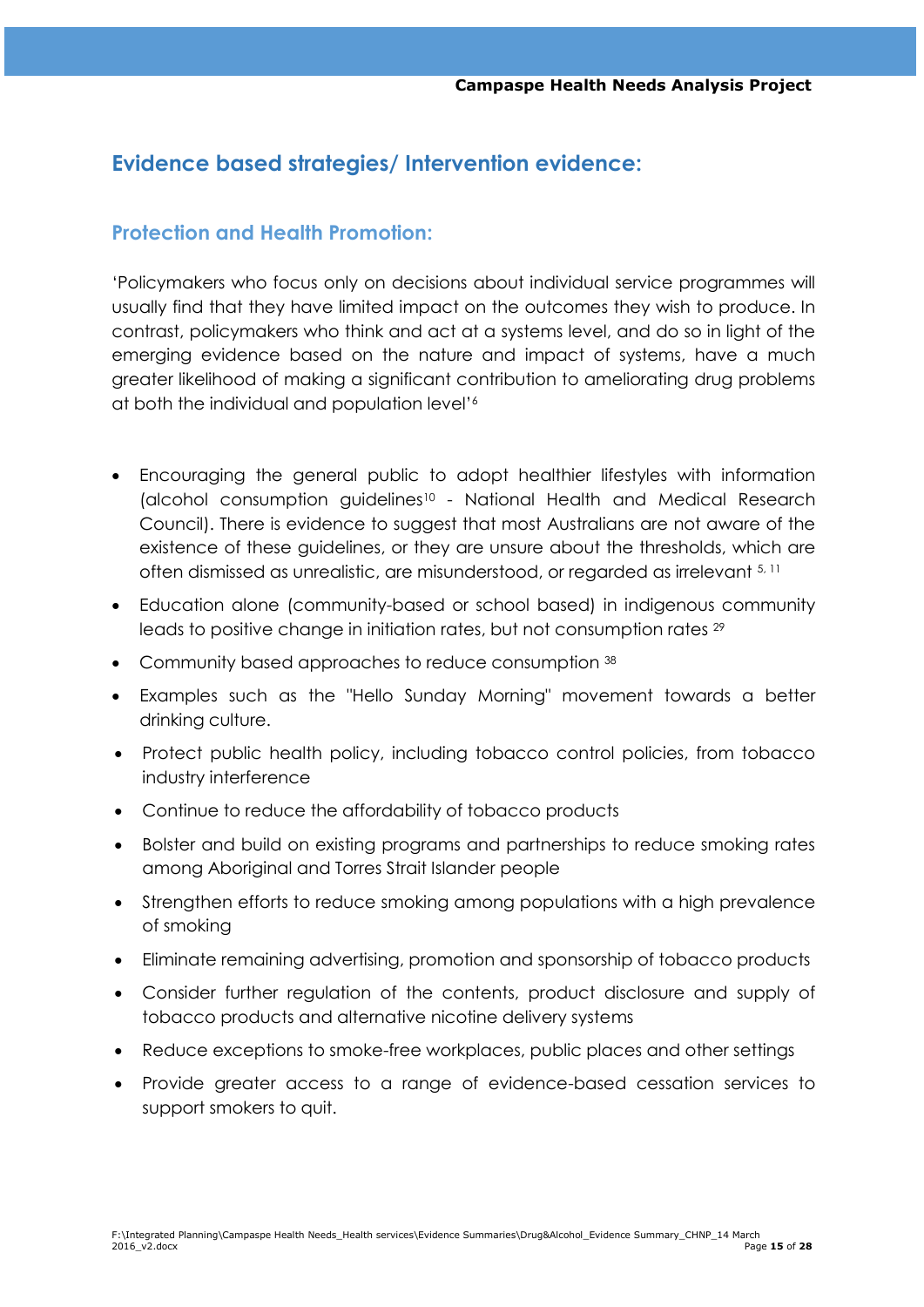- Strengthen mass media campaigns to: motivate smokers to quit and recent quitters to remain quit; discourage uptake of smoking; and reshape social norms about smoking.
- Advocate for reduced density of alcohol outlets The availability of alcohol has a direct correlation with consumption/dependency – see <sup>18</sup>

**LOCAL CONTEXT:** Echuca Moama Community Against Drugs; Rochester and Elmore District Health Service ICE project.

**WORKSHOP DISCUSSION:** Consideration to be given to alcohol outlet density across Campaspe.

# **Illness Prevention**

#### **Screening**

- Smoking status and interest in quitting should be assessed for every patient over age 10 years<sup>3</sup> and offered smoking cessation advice<sup>4</sup>
- Screening for risk levels of alcohol consumption and appropriate intervention systems should be widely implemented in general practice and emergency departments<sup>12</sup>
- General Practice (and primary care settings) are an ideal place to screen for alcohol consumption (AUDIT, AUDIT-C) 5,40. They are also the setting to provide brief interventions which have been shown to be effective - one 5-minute intervention can reduce harmful alcohol consumption by nearly one-third  $5,40,9$
- Under-screening: in routine general practice that lacks specific screening techniques, up to 70 per cent of risky and/or high risk drinkers are not detected, and typically only 25 per cent of admitted hospital patients with alcohol use disorders are detected<sup>12</sup>
- All patients should be asked about the quantity and frequency of alcohol intake from age 15 years<sup>7</sup>. Brief advice to reduce intake for those with at-risk patterns of alcohol consumption should occur7,8
- Use of validated screening tools, especially with dual Mental Health and AOD diagnosis<sup>1</sup>
- Use of the DHHS suite of screening tools 50
- Indirect biological markers (liver function tests or carbohydrate-deficient transferrin) should only be used as an adjunct to other screening measures as they have lower sensitivity and specificity in detecting at-risk people than structured questionnaire approaches (such as AUDIT)<sup>12</sup>.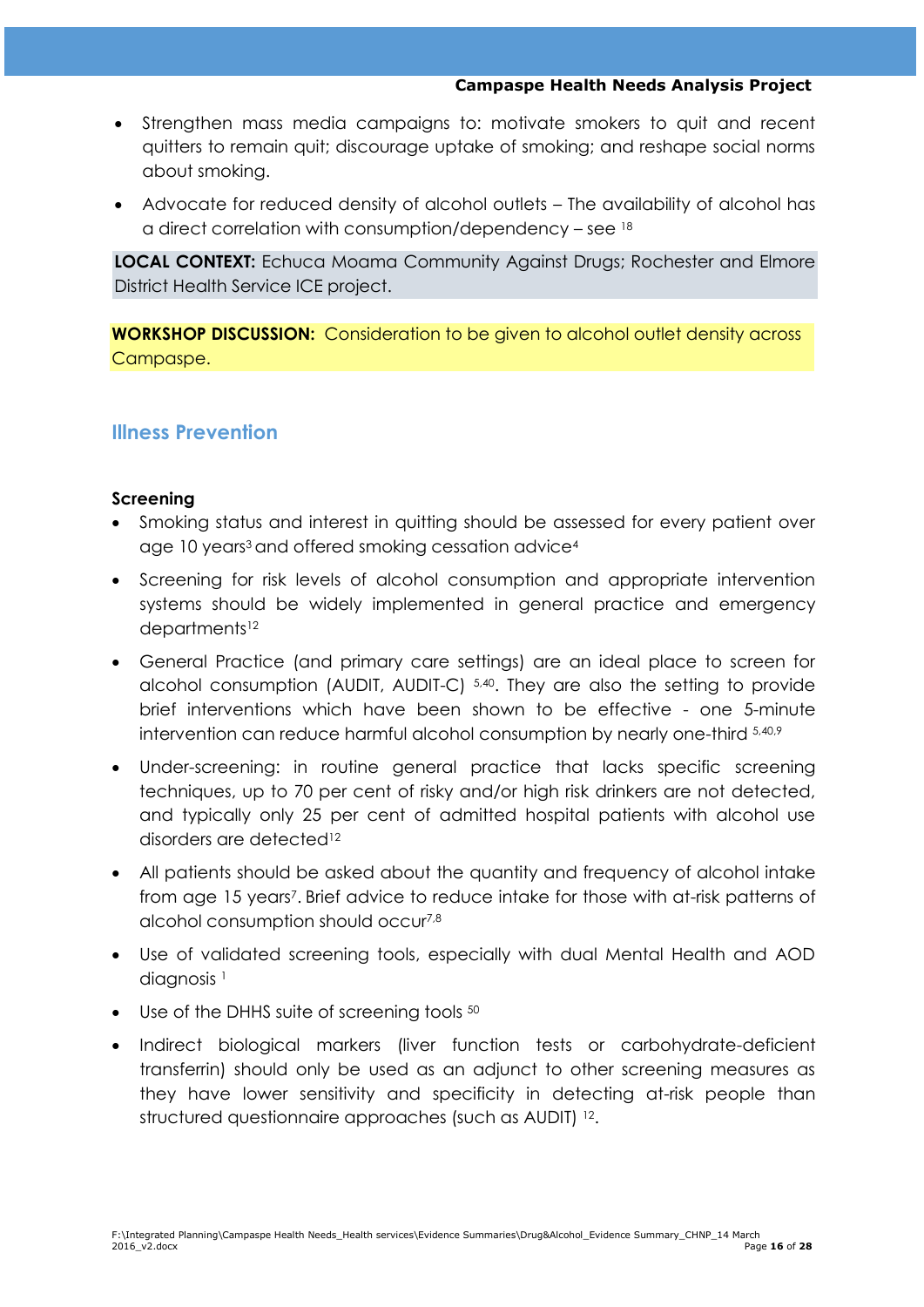People with high risk gambling problems, including those presenting for assessment or treatment of these problems should be screened for other problems, including mental health, alcohol and drug dependence 45.

## **WORKSHOP DISCUSSION:** What screening opportunities could be applied?

# **Primary Care/Secondary Care Tertiary Care/Quaternary Care:**

### **Brief Interventions**

Early and brief interventions (BI) for ATOD<sup>1</sup>, motivational interviewing may assist people to quit smoking<sup>13</sup>, overall, BIs lower alcohol consumption<sup>15</sup>. Brief interventions may suit some young people drinking excessively and/or experiencing alcoholrelated harms <sup>12</sup>

- Literature supports that few Victorian providers report proactive AOD BI delivery<sup>9</sup> client, system and program level barriers exist.
- Brief interventions should be implemented in emergency departments and trauma centres; in general practice and other primary care settings 12. Brief interventions may consist of the five components of the FLAGS acronym: feedback, listening, advice, goals, and strategies (or equivalent). Brief interventions are effective in reducing alcohol use in people with risky pattern of alcohol use and in non- dependent drinkers experiencing alcohol-related harms and should be routinely offered to these populations <sup>12</sup>
- Motivational interviewing (used as a first-line or stand-alone treatment, or as an adjunct to other treatment modalities in addressing patient's ambivalence to change their drinking or other behaviours), cognitive behavioural and family therapies (including behaviour couples therapy) have been shown to be of benefit in reducing alcohol and other drug use and related harms <sup>12</sup>

**WORKSHOP DISCUSSION:** Brief Interventions – scope for application in Campaspe; what barriers does this present?

# **Multidisciplinary Approaches – Engagement with Community Sector**

- Behavioural support for those using pharmacotherapy with NRT (Tobacco) has a small but important effect<sup>2</sup>
- It has been found that the strongest treatment predictors of abstinence "are completion of the index treatment, a treatment journey including residential rehabilitation and involvement with mutual aid groups" pp vx <sup>38</sup> Mutual aid groups are often recommended as an adjuvant to treatment 5, 41. Psychosocial interventions such as motivational interviewing and cognitive behavioural therapies are important and effective elements in the management of alcohol dependence 43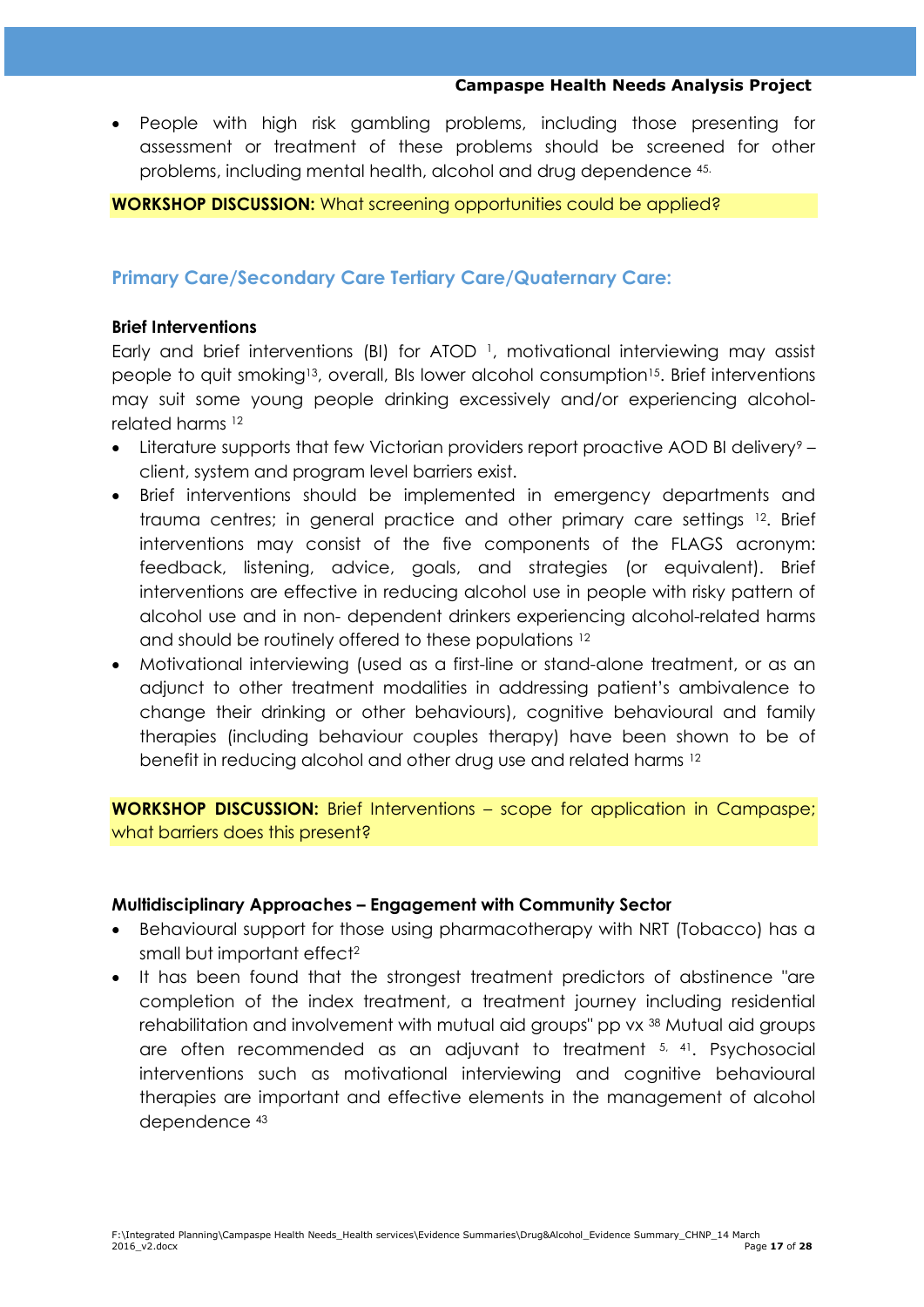- Promote the importance and benefit of accessing AOD treatment and strengthen pathways into treatment, workforce models that enhance rates of treatment completion and continuity of care <sup>38</sup>
- Active engagement with individuals with meth/amphetamine use into treatment 38
- **Encourage services in the assertive follow up of clients**  $38$

# **Workforce**

- Documented low uptake of the General Practitioner prescribing of pharmacotherapy is in part likely to be due to the lack of access to specialist support, lack of practical application, resulting in low confidence in prescribing pharmacotherapy and managing alcoholism <sup>5</sup>
- Stigma associated with diagnosis, gender (females less likely to receive treatment), shorter consultations, self-perceived skills and scepticism about the benefit of treatment<sup>7</sup>
- Despite significant investment to increase GP detection and intervention for lifestyle risk factors, accurate detection of smoking, risky alcohol consumption and overweight and obesity occurs for less than two-thirds of all patients <sup>52</sup>

**WORKSHOP DISCUSSION:** Is access to specialist services adequate for the Campaspe area?

# **Service Availability**

- Increase availability of rehabilitation places and reduce the waiting list for longterm residential care <sup>38</sup>
- Care coordination 38 supports to this is the Victorian Service Coordination Framework <sup>46</sup>
- Specialist AOD services should develop and promote interventions and pathways to aftercare, noted for alcohol-dependent clients, and efforts to have pathways tailored to make use of community services, mutual aid/support and aftercare 38
- AOD treatment is a good investment. For every \$1 invested in alcohol or drug treatment, society gains \$7 (Ettner et al., 2006 in Ritter et al, 2014 42). AOD treatment has been shown to:
	- o Reduce consumption of alcohol and other drugs
	- o Improve health status
	- o Reduce criminal behaviour
	- o Improve psychological wellbeing
	- o Improve participation in the community <sup>42</sup>

# **Tertiary Care/Quaternary Care**

[Guidelines](http://www.drugsandalcohol.ie/20201/1/Gudelines_for_treatment_of_alcohol_problems.pdf) **For Treatment of Alcohol12**

**See all evidence-based approaches on pp vii-xix of the, those listed below are the highest evidence base.**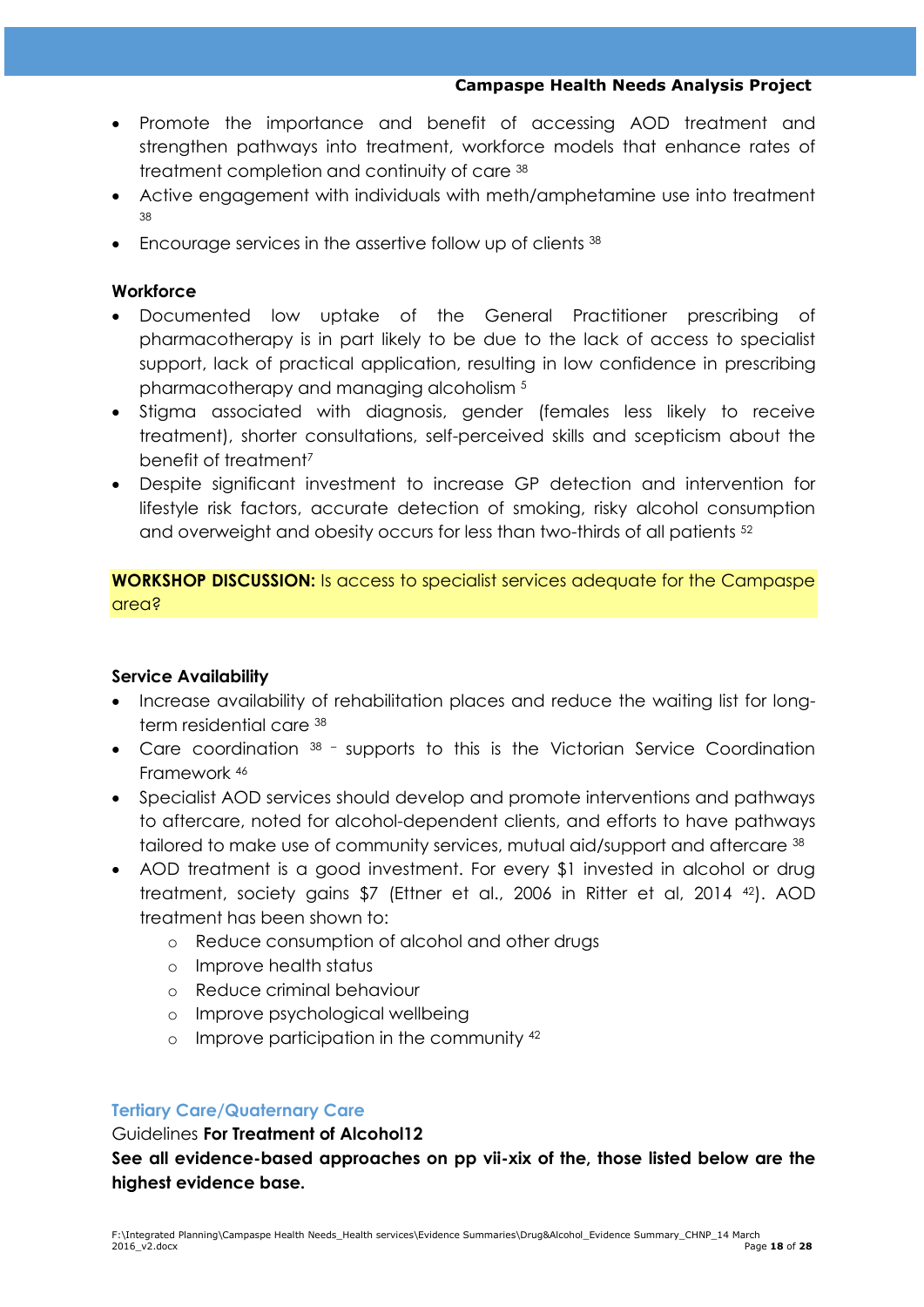- Pharmacotherapy should be considered for all alcohol-dependent patients, in association with psychosocial supports.
- Antipsychotic medications should be used to control agitation of alcohol withdrawal as an adjunct to (not instead of) adequate benzodiazepine doses.
- Benzodiazepines should be used to achieve light sedation. Oral diazepam or lorazepam loading until desired effect is the treatment of choice. Intravenous diazepam or midazolam is appropriate if rapid sedation is needed.
- Anticonvulsants are not effective in preventing further seizures in the same withdrawal episode.
- Loading with benzodiazepines (diazepam, lorazepam) and close monitoring for at least 24 hours is recommended after an alcohol withdrawal seizure.
- Chlormethiazole, barbiturates, alcohol, beta-blockers, clonidine and gammahydroxybutyric acid (GHB) are not recommended in the routine management of alcohol withdrawal.
- Antipsychotic medications should only be used as an adjunct to adequate benzodiazepine therapy for hallucinations or agitated delirium. They should not be used as stand-alone medication for withdrawal.
- There is no benefit in adding anticonvulsants to benzodiazepines to manage alcohol withdrawal.
- Phenytoin and valproate are not effective in preventing alcohol withdrawal seizures and are not recommended.
- Carbamazepine is safe and effective as an alternative to benzodiazepines, although it is not effective in preventing further seizures in the same withdrawal episode.
- Benzodiazepines are the recommended medication in managing alcohol withdrawal. In Australia, diazepam is recommended as 'gold standard' and as first-line treatment because of its rapid onset of action, long half-life and evidence for effectiveness.
- Alcohol withdrawal scales (CIWA-Ar, AWS) can be used to assess withdrawal severity, to guide treatment (such as symptom-triggered medication regimens) and to aid objective communication between clinicians; but should not be used as diagnostic tools.
- Successful completion of alcohol withdrawal does not prevent recurrent alcohol consumption and additional interventions are needed to achieve long-term reduction in alcohol consumption.

# **Strategies and evidence outlined in the National Drug Strategy (NDS)**

The NDS 2016-2025 (draft) states that evidence informed approaches to address **demand reduction** include**;**

- o Treatment
- o Build community knowledge and change acceptability of use
- o Restrictions on promotion
- o Price mechanisms
- o Diversion
- o Targeted approaches to priority populations, including Aboriginal and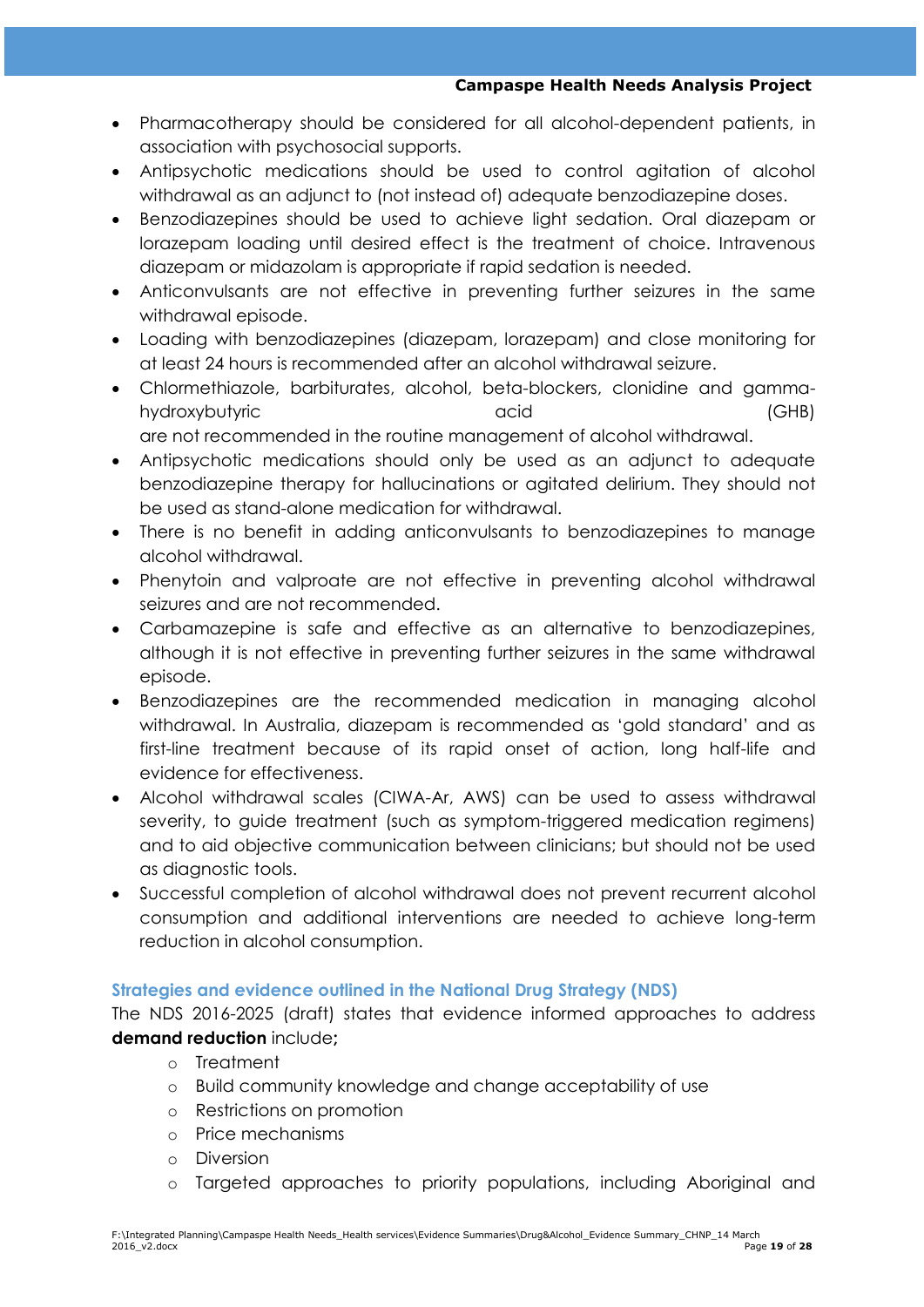Torres Strait Islander people

- o Social determinants of Health
- o Workforce see strategies on pp 14-5 **<sup>18</sup>**

**LOCAL CONTEXT:** "Breakthrough Training" offered at Echuca Regional Health by Turning Point is a good local example.

The NDS 2016-2025 (draft) states that evidence informed approaches to address **supply reduction** include**;**

- o Regulating retail sale
- o Age restrictions
- o Border control
- o Regulating or disrupting production and distribution
- o Supporting workers at the point of supply
	- Examples: alcohol bottle-shops, hotels, restaurants, festivals, clubs; tobacco – service stations, supermarkets, tobacco speciality stores;
- o Supporting prescribers and dispensers
	- *Examples: strategies to identify methamphetamine use*
- o Enforcing legislation
- o Intelligence
- o Workforce see strategies on pp  $19-21$   $18$

The NDS 2016-2025 (draft) states that evidence informed approaches to address **harm reduction** include**;**

- o Safer settings
	- *Australian Drug Foundation promotes the Good Sports Program and their Workplace Services supports workplace based programs, education and corporate events. Youth Drug Alcohol service schools based activities.*
- o Replacement therapies
	- *Campaspe: Methadone accessible at Echuca Primary Care Clinic, Echuca AMCAL Pharmacy,*
	- *Campaspe: Buprenorphine accessible at Tongala Pharmacy.*
	- *Campaspe: General Practitioners at Echuca Primary Care Clinic*

**LOCAL CONTEXT:** Echuca Regional Health provides a Pharmacotherapy clinic with the support of local GPs and pharmacies. Tongala Pharmacy also able to administer.

- o Safe transport and sobering up services
- o Diversion

**LOCAL CONTEXT:** Echuca Regional Health provides Drug Diversion Program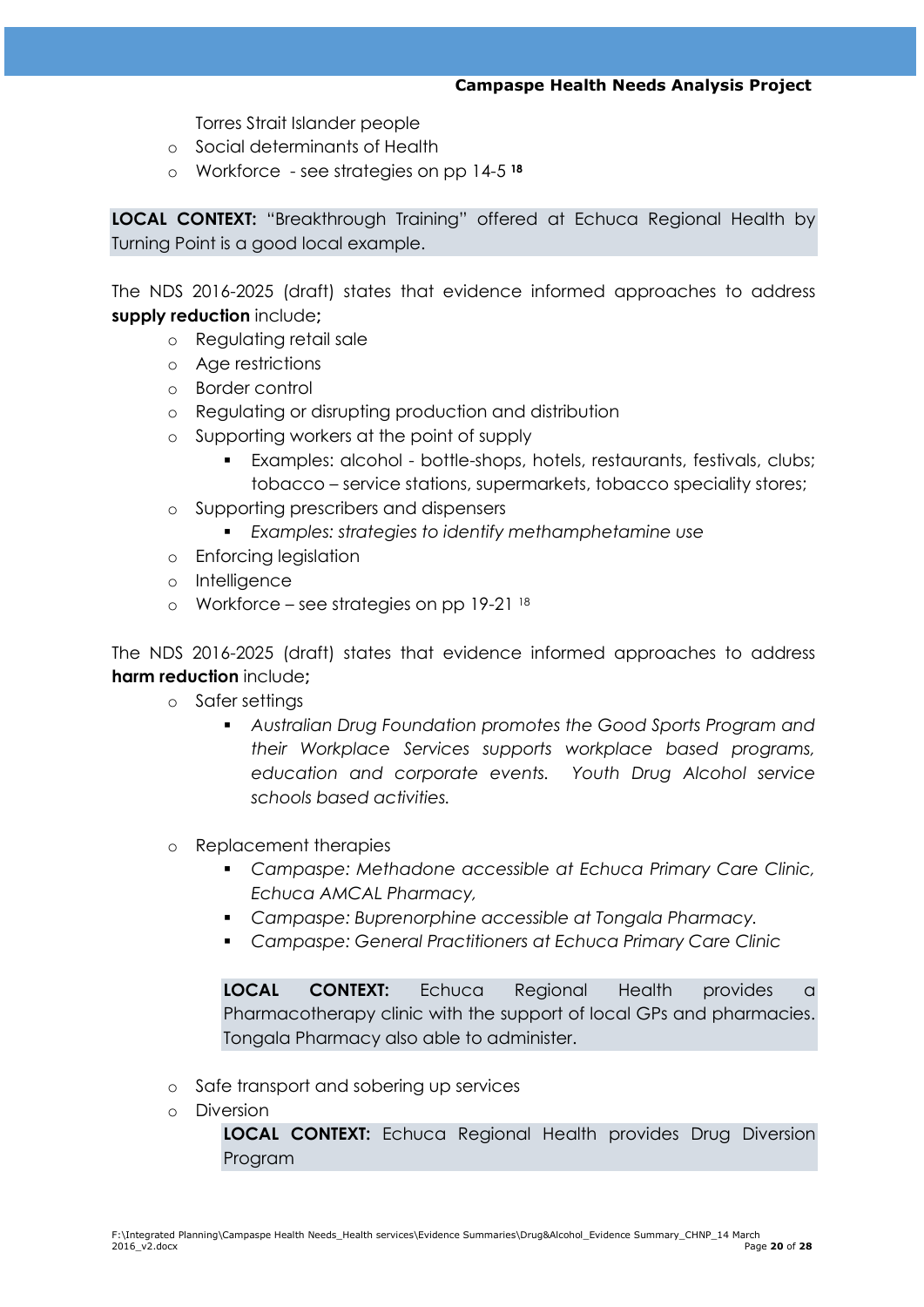- o Blood borne virus prevention
	- *Needle syringe exchange programs*

**LOCAL CONTEXT:** Campaspe: needle exchange programs are at Echuca Regional Health, Kyabram District Health Service and Rochester Elmore and District Health Services, Weller & Barlow Pharmacy, Shire of Campaspe depots in towns

- o Safe injecting practices *such as the Harm Reduction Victoria Peer Network Program <sup>56</sup> which is planning to expand into regional areas*
- o Periods of increased risk
- o Reduce driving under the influence of alcohol and other drugs **LOCAL CONTEXT:** Campaspe: Drink Driver Program at Echuca Regional **Health**
- o Workforce.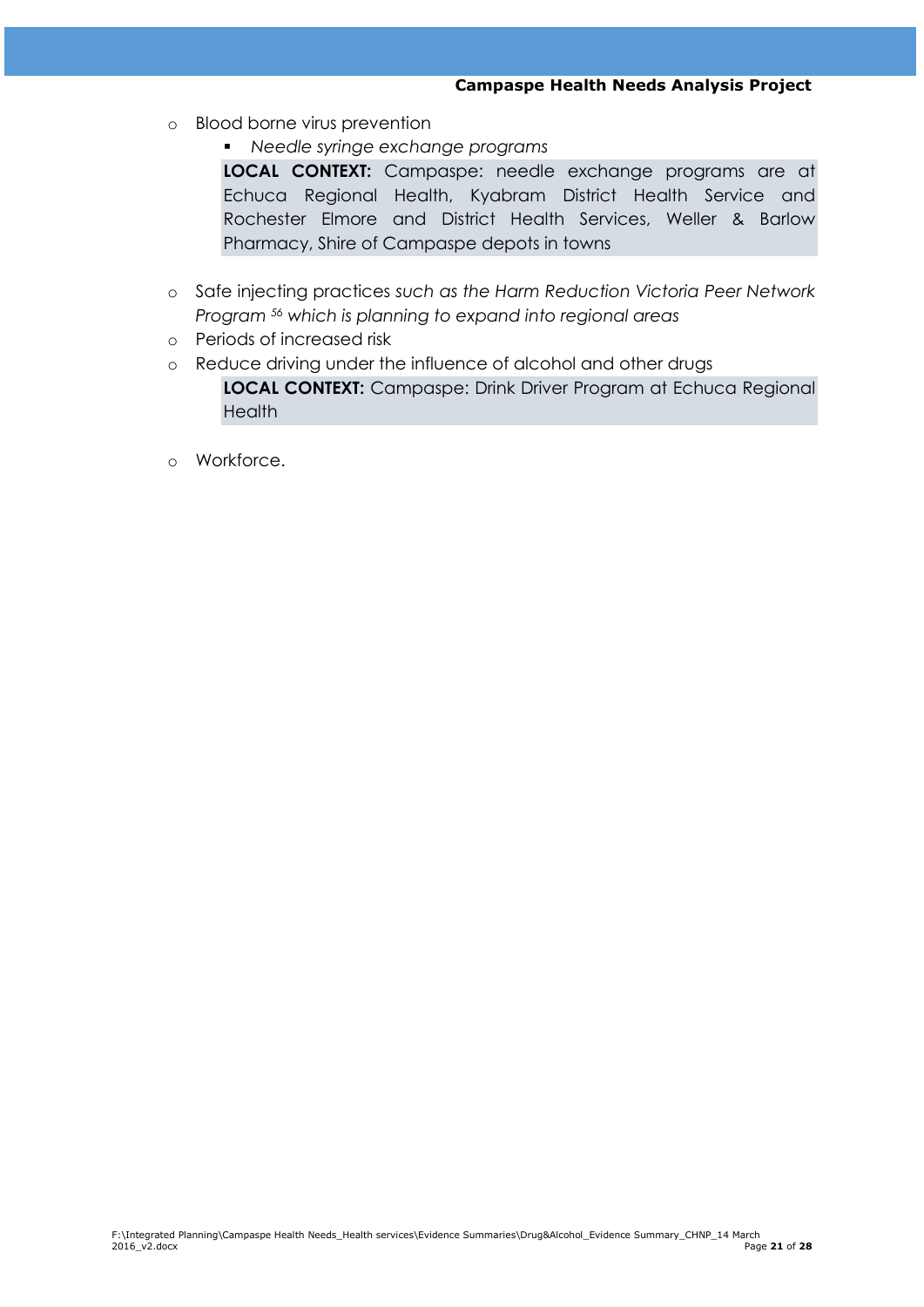# **Programs and Services:**

# **Current local service access**

The Victorian Department of Health and Human Services outlines that treatment for alcohol and other drugs is delivered through ["treatment streams"](https://www2.health.vic.gov.au/alcohol-and-drugs/aod-treatment-services/aod-system-overview) within each catchment area, and for Campaspe, this being the Loddon Mallee catchment area. The treatment streams include;

- Intake
- counselling,
- Withdrawal (residential and non-residential),
- Rehabilitation (residential and therapeutic day rehabilitation)
- care and recovery coordination,
- youth services,
- aboriginal services, and,
- $\bullet$  pharmacotherapy<sup>21</sup>

### **Access to services:**

Cost is generally free, however, some residential services may incur a fee.

Referral can be self-referral, or facilitated by a service provider, and occurs through one of two avenues;

- 1. DirectLine, which is also an information portal for health professionals, and counselling service. Contact to this service is by a 1-800 number, or website. It is operating 24hrs/7days/week. Its website offers the online screen which can be completed <sup>27</sup> .
- 2. Access treatment through local intake and assessment providers<sup>21</sup> for the Loddon Mallee Catchment, this is Australian Community Support Organisation (ACSO) - Loddon Mallee37. Clients may access AOD treatment outside of their residential catchment boundaries<sup>27</sup>.
	- o Contact to this service is through email, or a 1-300 number Monday to Friday, 9am-5pm. Voicemail is available after hours.
	- o Catchment coverage:
		- Hub 28 Pall Mall, Bendigo
		- **Satellite coverage: Mildura and Swan Hill Satellite Coverage: Mildura and Swan Hill**
		- **In-reach services co-located in: Echuca, Robinvale, Maryborough,** Castlemaine and Kyneton
	- o Referral by a health professional to this service can occur through a ereferral form on their website.
	- o An "Self Complete Initial Screen for Alcohol and Other Drugs"<sup>22</sup> is available on their website, and contains initial needs identification, and validated screening tools (ASSIST, AUDIT, DUDIT, K10).
		- This Screener states that where drug or alcohol issues are identified by those agencies using the Service Coordination Tool Templates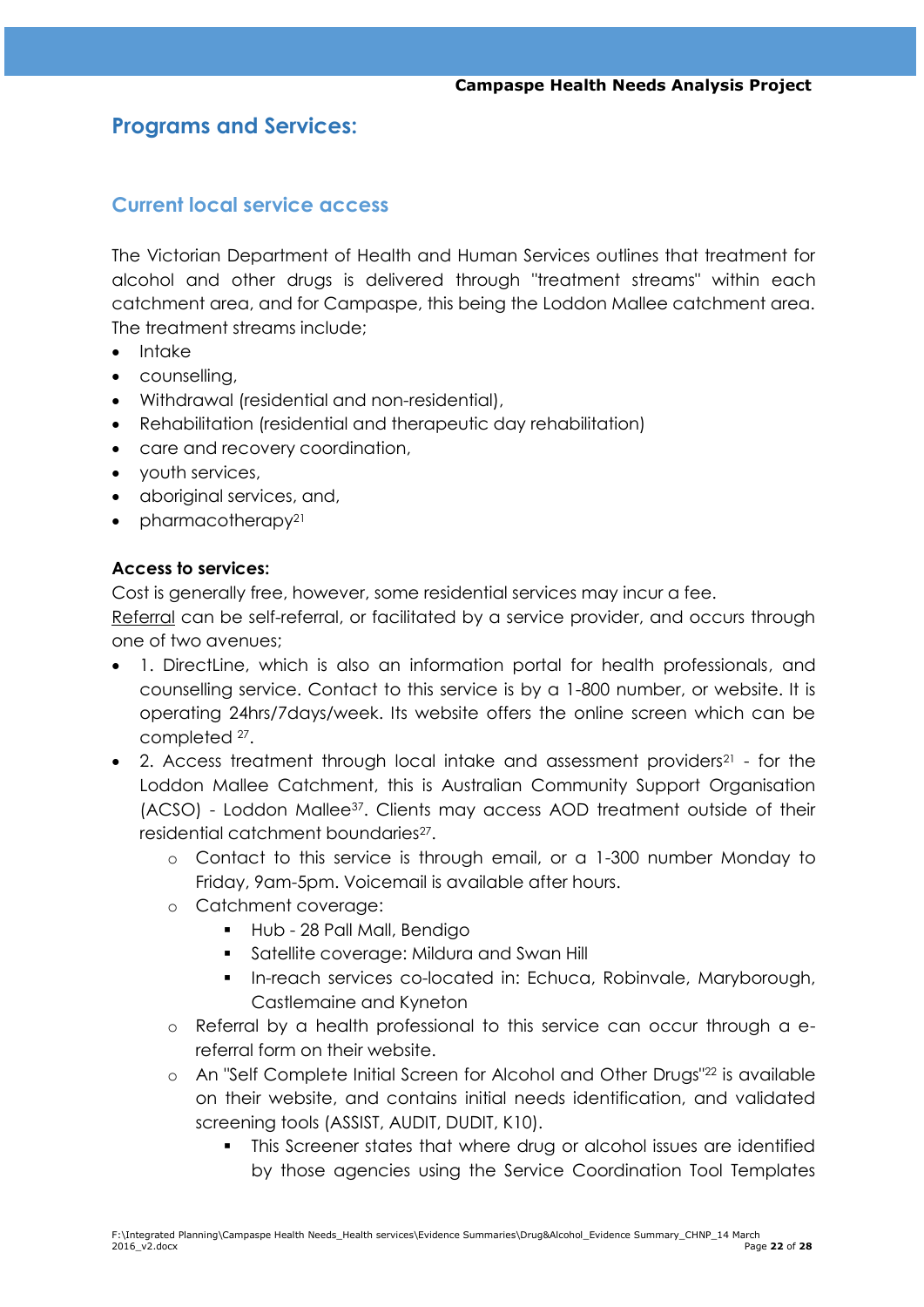"Single Page Screener of Health and Social Needs", this should trigger use of the "Self Complete Initial Screen for AOD"<sup>22</sup>

- This Screener is requested by ACSO to be downloaded, filled in online (or scanned) and emailed.
- ACSO has written intentions to explore secure messaging with reporting that the are registered with S2S and exploring interoperability with ConnectingCare<sup>23</sup> - to date, they are not listed on ConnectingCare, and while Central intake is on S2S, this is unable to be accessed by Camapspe users.

Service Eligibility - "Intake and assessment providers offer services to people aged 16 years and older. Young people aged up to 25 years must also be offered the choice to attend a youth specific AOD service, as appropriate. There is no upper age limit in place for AOD services" <sup>27</sup>

Priority - "Priority for alcohol and drug treatment services will be given to people identified with significant issues regarding risk and/or life complexity. Those at highest priority will typically be complex clients screened at Tier 5.

Consideration of priority should also apply to people who:

- o have dependent children who are reliant on them for their safety and wellbeing
- o are in contact with the justice system, particularly those referred to treatment by courts, corrections, police or parole boards
- o have a history of long-term homelessness
- o are Aboriginal8
- o have a co-existing intellectual disability or acquired brain injury; and/or
- o have a mental illness" 27, pp10

Screening processes - Wherever possible, screening should not be duplicated at intake and assessment <sup>27</sup>

Other Services - Community Offenders Advice and Treatment Service (COATS) - ACSO continues to undertake the majority of intake for these consumers <sup>27</sup>. Drug Diversion Appointment Line (DDAL) - referrals from Victoria Police <sup>27</sup>

Care Recovery and Coordination – where a key worker from Partners In Recovery/Services Connect is in place and providing support (a holistic model which intends to reconnect the client with family and the community sector after formal treatment ends 38), they will take the lead role <sup>27</sup>

Family Supports – depending on needs, referrals should be made to generalist counselling, and support and/or peer groups, programs and forums where available 27Waitlist Support 27.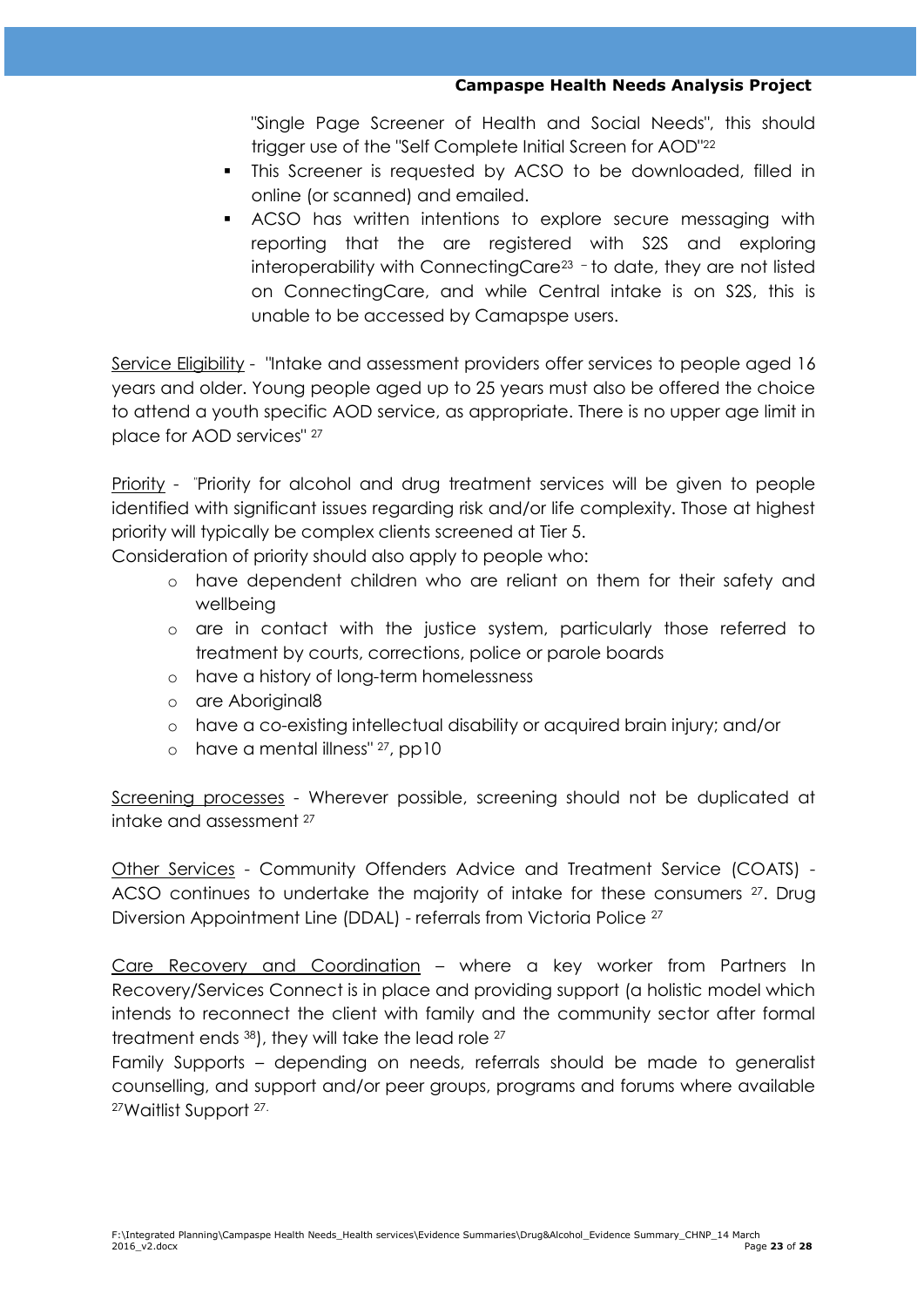### **Current service access – what is available locally/regionally/ city**

### **Non-Residential Withdrawal**

Non-residential withdrawal services are one of the treatment streams for people who require alcohol and other drug treatment in Victoria. Non-residential withdrawal involves a clinical withdrawal assessment and withdrawal treatment in the person's home or at an alcohol and other drug treatment service or in association with a rural hospital. Withdrawal services also provide referral and information face to face and by telephone.

### **Residential Withdrawal**

Nova House (Bendigo) - Bendigo Community Health Service (21+yrs)<sup>25</sup>

**LOCAL CONTEXT:** Rochester and Elmore District Health Service currently receive funding for the Rural Drug Withdrawal program and support acute/hospital based alcohol detox/withdrawals. Kyabram District Health Service were supporting acute/hospital ICE withdrawal however have reassessed due to risks and will no longer provide this service. Presentations to Emergency Department at Echuca Regional Health for drug and alcohol affected persons is significant.

### **Non-Residential Rehabilitation**

- Campaspe
	- o Bendigo Health Aged Persons Mental Health Service (65yrs+)
- Other areas
	- o Catalyst AOD Rehabilitation Program (Coburg) ReGen/Uniting Care (18yrs+)

### **Residential Rehabilitation**

- Campaspe
	- o None available
- Other areas
	- o North West Metro Area
		- Odessey House Circuit Breaker Residential (near Benella) Odessey/Uniting Care ReGen <sup>24</sup>
		- Odessey House (Lower Plenty) Odessey/Uniting Care ReGen
	- o Hume Region
		- Goulburn Valley Withdrawal Service (Shepparton)<sup>36</sup>
		- Odessey House (Shepparton) 36
	- o Loddon Mallee Region Area
		- Connect Transformations Bendigo (Bendigo) Connect Transformations/Connect Church <sup>25</sup>
		- Teen Challenge Inc (Kyabram) Teen Challenge Victoria (16yrs+)<sup>36</sup>
		- **Bendigo Bridge Program (Bendigo) The Salvation Army (18-30yrs)**<sup>36</sup>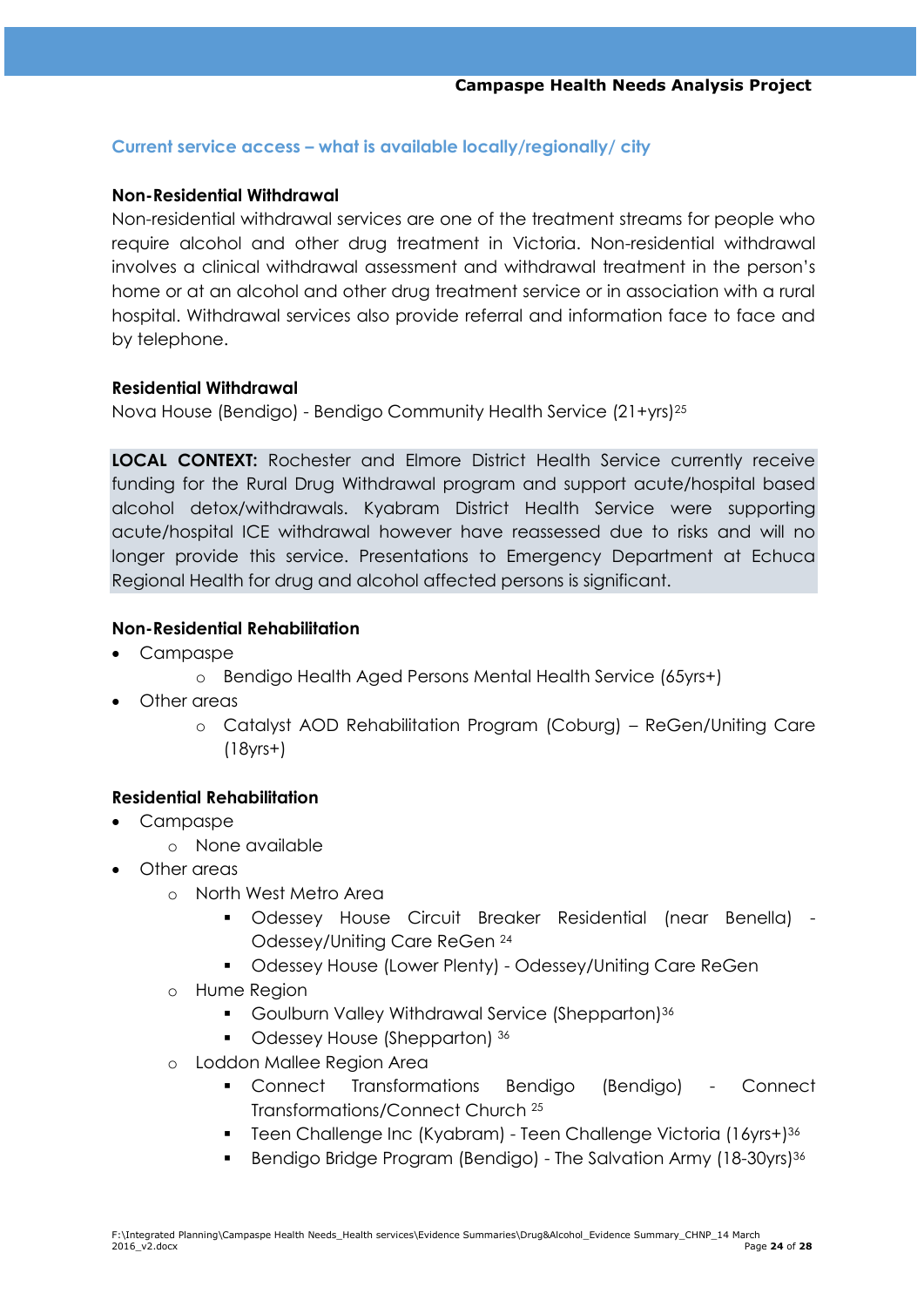### **Treatment under the Severe Substances Dependence Treatment Act** 2010

• St Vincent's Health (Melbourne)<sup>27</sup>

## **24 Residential Rehabilitation – Indigenous Support**

- Baroona Healing Centre (Echuca)
- Yitjawudik Mens Recovery Centre (Toolamba)<sup>36</sup>

### **Community Services**

- Echuca Regional Health's Alcohol and Other Drug Services (AOD) Echuca <sup>36</sup>
- Rochester Elmore and District Health Services Alcohol & Withdrawal Worker Rochester
- Odesesey House/Uniting Care ReGen, the AOD Service Provider for the North & West Metro, provides community services at Odyssey Care and Recovery and Counselling – Shepparton **<sup>24</sup>**
- Northern District Community Health Service Cohuna, Pyramid Hill, Kerang, Boort 36
- Primary Care Connect Shepparton 36
- Bendigo Community Health Services Bendigo, Kangaroo Flat <sup>36</sup>

### **Youth**

- headspace Shepparton, Bendigo, Swan Hill 36
- YSAS: Youth Support and Advocacy Services 36

### **Mutual Aid Services**

- Alcoholics Anonymous Echuca, Kyabram, Tongala
- Other services such as Salvation Army, St Vincent de Paul etc.

### **Helplines**

- Information lines/Websites for **Health Professionals Directline** Drug and Alcohol Clinical Advisory Service (DACAS) – Turning Point Clinic
- Information lines for **families** Family Drug Helpline Counselling On Line
- Information lines for **women Directline** HealthDirect Australia Pregnancy Birth and Baby Helpline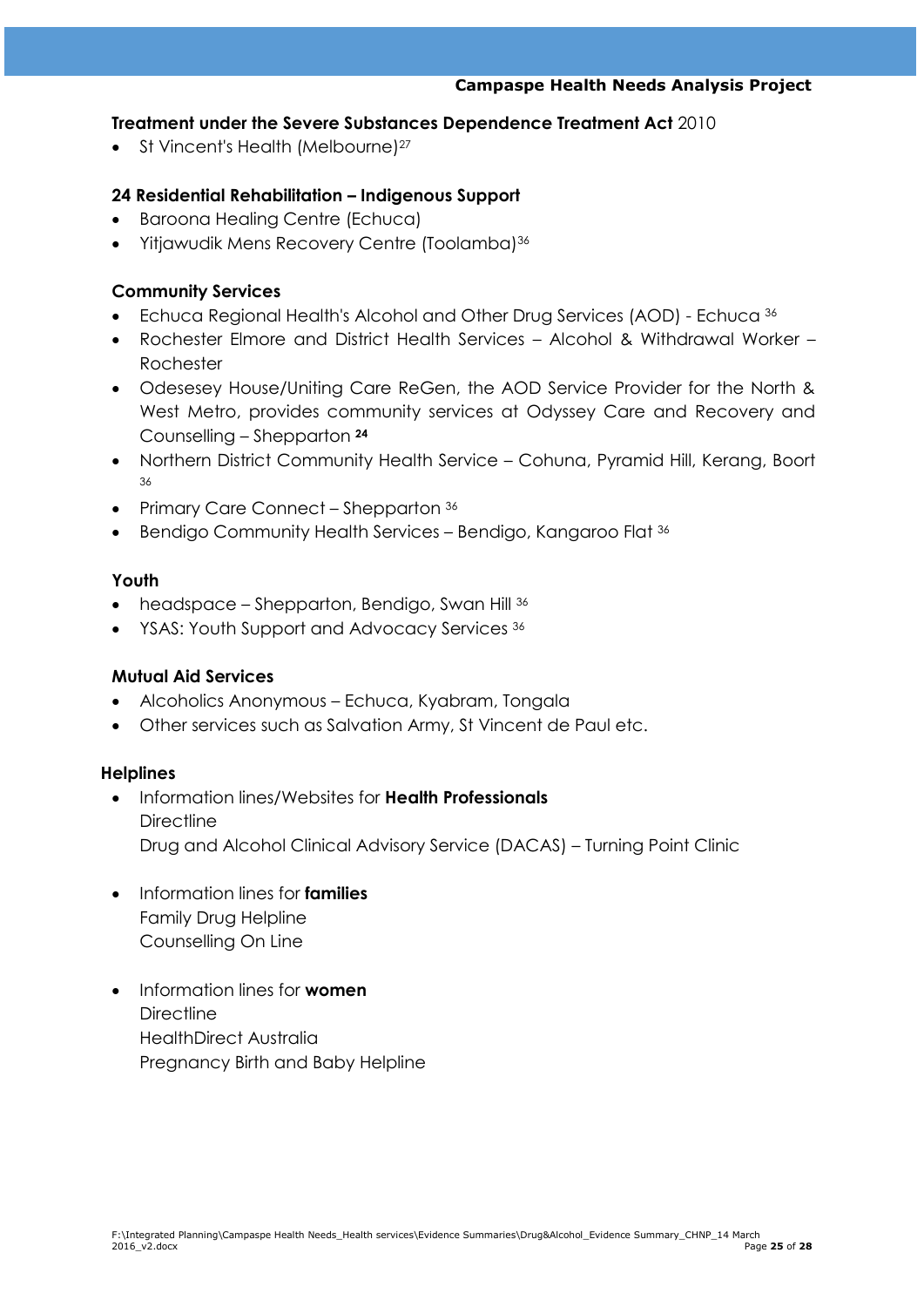# **References:**

- 1. de Crespigny, C & Talmet, J. 2012. **(Eds).** Alcohol, Tobacco and Other Drugs: Clinical Guidelines for Nurses and Midwives. Version 3. The University of Adelaide School of Nursing, Drug and Alcohol Services, South Australia. [http://www.sahealth.sa.gov.au/wps/wcm/connect/9087368041793eefa6e1ef67a94f09f9/ATOD+Clinica](http://www.sahealth.sa.gov.au/wps/wcm/connect/9087368041793eefa6e1ef67a94f09f9/ATOD+Clinical+Guidelines+for+Nurses+and+Midwives+V3+2012DASSAApril2014.pdf?MOD=AJPERES&CACHEID=9087368041793eefa6e1ef67a94f09f9) [l+Guidelines+for+Nurses+and+Midwives+V3+2012DASSAApril2014.pdf?MOD=AJPERES&CACHEID=90873](http://www.sahealth.sa.gov.au/wps/wcm/connect/9087368041793eefa6e1ef67a94f09f9/ATOD+Clinical+Guidelines+for+Nurses+and+Midwives+V3+2012DASSAApril2014.pdf?MOD=AJPERES&CACHEID=9087368041793eefa6e1ef67a94f09f9) [68041793eefa6e1ef67a94f09f9](http://www.sahealth.sa.gov.au/wps/wcm/connect/9087368041793eefa6e1ef67a94f09f9/ATOD+Clinical+Guidelines+for+Nurses+and+Midwives+V3+2012DASSAApril2014.pdf?MOD=AJPERES&CACHEID=9087368041793eefa6e1ef67a94f09f9)
- 2. *Stead LF, Koilpillai P, Lancaster T. Additional behavioural support as an adjunct to pharmacotherapy for smoking cessation. Cochrane Database of Systematic Reviews 2015, Issue 10. Art. No.: CD009670. DOI:* [10.1002/14651858.CD009670.pub3](http://dx.doi.org/10.1002/14651858.CD009670.pub3)*.*

<http://onlinelibrary.wiley.com/enhanced/doi/10.1002/14651858.CD009670.pub3>

- 3. Zwar N et al, 2011; Fiore M et al, 2008; van Schayck O et al, 2008; Ministry of Health, 2007; Stead LF et al, 2008 *in* RACGP (2012) Guidelines for preventive activities in general practice, 8th edn. East Melbourne: Royal Australian College of General Practitioners, 2012. <http://www.racgp.org.au/your-practice/guidelines/redbook/prevention-of-chronic-disease/smoking/>
- 4. RACGP (2012) Guidelines for preventive activities in general practice, 8th edn. East Melbourne: Royal Australian College of General Practitioners, 2012. <http://www.racgp.org.au/your-practice/guidelines/redbook/prevention-of-chronic-disease/smoking/>
- 5. Pennay A, Lubman, DI & Frei, M 2014, 'Alcohol: prevention, policy and primary care responses', *Australian Family Physician,* vol 43, no 6, pp. 356-60
- 6. Babor T, 2010 *in* Pennay A, Lubman, DI & Frei, M 2014, ‗Alcohol: prevention, policy and primary care responses', *Australian Family Physician,* vol 43, no 6, pp. 356-60
- 7. Guidelines for preventive activities in general practice, 8th edn. East Melbourne: Royal Australian College of General Practitioners, 2012. [http://www.racgp.org.au/your](http://www.racgp.org.au/your-practice/guidelines/redbook/prevention-of-chronic-disease/early-detection-of-problem-drinking/)[practice/guidelines/redbook/prevention-of-chronic-disease/early-detection-of-problem-drinking/](http://www.racgp.org.au/your-practice/guidelines/redbook/prevention-of-chronic-disease/early-detection-of-problem-drinking/)
- 8. Kaner EFS, et al, 2009 *in RACGP* (2012) Guidelines for preventive activities in general practice, 8th edn. East Melbourne: Royal Australian College of General Practitioners, 2012. [http://www.racgp.org.au/your-practice/guidelines/redbook/prevention-of-chronic-disease/early](http://www.racgp.org.au/your-practice/guidelines/redbook/prevention-of-chronic-disease/early-detection-of-problem-drinking/)[detection-of-problem-drinking/](http://www.racgp.org.au/your-practice/guidelines/redbook/prevention-of-chronic-disease/early-detection-of-problem-drinking/)
- 9. Swan, A., Sciacchitano, L., & Berends, L. (2008). *Alcohol and other drug brief intervention in primary care.* Fitzroy, Victoria: Turning Point Alcohol and Drug Centre.
- 10. National Health and Medical Research Council. Australian Guidelines to Reduce Health Risks from Drinking Alcohol. Canberra: NHMRC, Commonwealth of Australia, 2009. Accessed online at [https://www.nhmrc.gov.au/\\_files\\_nhmrc/publications/attachments/ds10-alcohol.pdf](https://www.nhmrc.gov.au/_files_nhmrc/publications/attachments/ds10-alcohol.pdf)
- 11. Lindsay J. Healthy living guidelines and the disconnect with everyday life. Crit Public Health 2010;20:475–87.
- 12. Haber P, Lintzeris N, Proude E, Lopatko O. Guidelines for the treatment of alcohol problems. Canberra: Australian Government Department of Health and
- 13. Ageing, 2009. Accessed online at [http://www.drugsandalcohol.ie/20201/1/Gudelines\\_for\\_treatment\\_of\\_alcohol\\_problems.pdf](http://www.drugsandalcohol.ie/20201/1/Gudelines_for_treatment_of_alcohol_problems.pdf)
- *14. Lindson-Hawley N, Thompson TP, Begh R. Motivational interviewing for smoking cessation. Cochrane Database of Systematic Reviews 2015, Issue 3. Art. No.: CD006936. DOI:*  [10.1002/14651858.CD006936.pub3](http://dx.doi.org/10.1002/14651858.CD006936.pub3)*.*
- *15. Boyle R, Solberg L, Fiore M. Use of electronic health records to support smoking cessation. Cochrane Database of Systematic Reviews 2014, Issue 12. Art. No.: CD008743. DOI:*  [10.1002/14651858.CD008743.pub3](http://dx.doi.org/10.1002/14651858.CD008743.pub3)*.*
- 16. Kaner EF, Dickinson HO, Beyer FR, Campbell F, Schlesinger C, Heather N, Saunders JB, Burnand B, Pienaar ED. Effectiveness of brief alcohol interventions in primary care populations. Cochrane Database of Systematic Reviews 2007, Issue 2. Art. No.: CD004148. DOI: 10.1002/14651858.CD004148.pub3.
- 17. IGCD, 2012. Intergovernmental Committee on Drugs (IGCD) Standing Committee on Tobacco. [National Tobacco Strategy 2012-2018.](http://wiki.cancer.org.au/policy/Citation:Intergovernmental_Committee_on_Drugs_(IGCD)_Standing_Committee_on_Tobacco_2012) Canberra: Commonwealth of Australia; 2012.
- 18. ICGD, 2014. Intergovernmental Committee on Drugs (IGCD) Annual Report 2013-2014 National Drugs Strategy 2010-2015. Accessed online at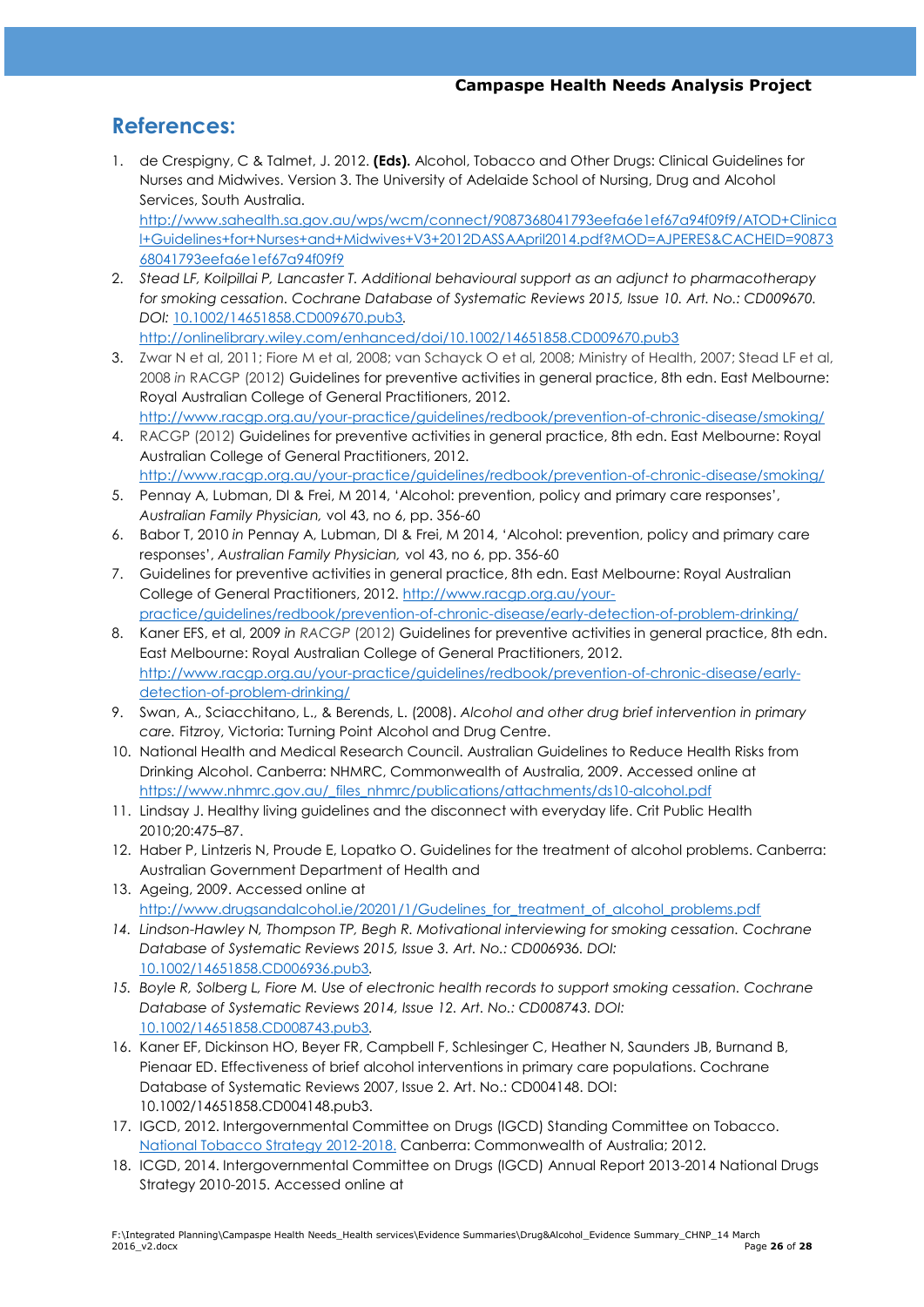[http://www.nationaldrugstrategy.gov.au/internet/drugstrategy/publishing.nsf/Content/7FDE1A1621748](http://www.nationaldrugstrategy.gov.au/internet/drugstrategy/publishing.nsf/Content/7FDE1A1621748A0ACA2571630008405F/$File/IGCD%20Annual%20Report%202013-14.PDF) [A0ACA2571630008405F/\\$File/IGCD%20Annual%20Report%202013-14.PDF](http://www.nationaldrugstrategy.gov.au/internet/drugstrategy/publishing.nsf/Content/7FDE1A1621748A0ACA2571630008405F/$File/IGCD%20Annual%20Report%202013-14.PDF)

19. ICGD, 2015 The Intergovernmental Committee on Drugs (IGCD) Draft National Drug Strategy 2016-2025. Accessed online at

<http://www.nationaldrugstrategy.gov.au/internet/drugstrategy/Publishing.nsf/content/draftnds>

- 20. Commonwealth of Australia, Department of the Prime Minister and Cabinet, 2015. Final Report of the National Ice Taskforce. Accessed online at [https://www.dpmc.gov.au/pmc/publication/final](https://www.dpmc.gov.au/pmc/publication/final-report-national-ice-taskforce)[report-national-ice-taskforce](https://www.dpmc.gov.au/pmc/publication/final-report-national-ice-taskforce)
- 21. 20.AIHW, 2013. Australian Institute of Health and Welfare (AIHW) National Drug Strategy Household Survey 2013. Accessed online at<http://www.aihw.gov.au/alcohol-and-other-drugs/ndshs-2013/>
- 22. 21.State Government of Victoria, 2015. Department of Health and Human Services *Alcohol and other drug treatment services.* Accessed online at [https://www2.health.vic.gov.au/alcohol-and-drugs/aod](https://www2.health.vic.gov.au/alcohol-and-drugs/aod-treatment-services)[treatment-services](https://www2.health.vic.gov.au/alcohol-and-drugs/aod-treatment-services)
- 23. 22.State Government of Victoria, XXXX. Australian Community Support Organisation (ACSO) *Self Complete Initial Screen for Alcohol and Other Drugs.* Accessed online at <http://www.acso.org.au/files/5914/1171/9404/1.0-Initial-ScreenCase-Summary.pdf>
- 24. Australian Community Support Organisation (ACSO) ACSO Connect Communique: AOD treatment services communique #7 Loddon Mallee\_240122014 Accessed online at [http://www.acso.org.au/files/3514/2042/4888/AOD\\_treatment\\_services\\_communique\\_7\\_Loddon\\_Malle](http://www.acso.org.au/files/3514/2042/4888/AOD_treatment_services_communique_7_Loddon_Mallee_240122014.pdf) [e\\_240122014.pdf](http://www.acso.org.au/files/3514/2042/4888/AOD_treatment_services_communique_7_Loddon_Mallee_240122014.pdf) [http://www.odyssey.org.au/index.php?option=com\\_content&view=article&id=85&Itemid=127](http://www.odyssey.org.au/index.php?option=com_content&view=article&id=85&Itemid=127) <http://www.transformation.net.au/page/5/transformations-campuses> <http://bchs.com.au/services/>
- 25. State Government of Victoria, 2015. Department of Health & Human Services: Alcohol and drug based treatment services. Catchment based intake and assessment guide. April 2015. Information for health and human service providers. Accessed online a[t https://www2.health.vic.gov.au/alcohol-and](https://www2.health.vic.gov.au/alcohol-and-drugs/aod-treatment-services/aod-system-overview)[drugs/aod-treatment-services/aod-system-overview](https://www2.health.vic.gov.au/alcohol-and-drugs/aod-treatment-services/aod-system-overview)
- 26. Gillian S. Gould, Renee Bittoun and Marilyn J. Clarke (2015). A Pragmatic Guide for Smoking Cessation Counselling and the Initiation of Nicotine Replacement Therapy for Pregnant Aboriginal and Torres Strait Islander Smokers. Journal of Smoking Cessation, 10, pp 96-105. doi:10.1017/jsc.2014.3.
- 27. Minichiello, A., Lefkowitz, AFR, Firestone, M., Smylie, JK & Schwartz, R, 2016. Effective strategies to reduce commercial tobacco use in Indigenous communities globally: A systematic review. BMC Public Health, issue 16, vol 21. Accessed online at <https://bmcpublichealth.biomedcentral.com/articles/10.1186/s12889-015-2645-x>
- 28. Thomas RE, McLellan J, Perera R. Effectiveness of school-based smoking prevention curricula: systematic review and meta-analysis. BMJ Open. 2015; 5:e006976. doi:10.1136/bmjopen-2014-006976.
- 29. RACGP, 2014. Supporting smoking cessation: a guide for health professionals. Melbourne: The Royal Australian College of General Practitioners, 2011. <http://www.racgp.org.au/your-practice/guidelines/smoking-cessation/>
- 30. New South Wales Department of Health, 2014. National clinical guidelines for the management of drug use during pregnancy, birth and the early development years of the newborn NSW Health. Accessed online at [http://www0.health.nsw.gov.au/policies/gl/2014/pdf/GL2014\\_022.pdf](http://www0.health.nsw.gov.au/policies/gl/2014/pdf/GL2014_022.pdf)
- 31. 33.Commonwealth Government of Australia, 2013. Responding to the Impact of Fetal Alcohol Spectrum Disorders in Australia: A Commonwealth Action Plan 2013-4 to 2016-7. Accessed online at [http://www.health.gov.au/internet/main/publishing.nsf/content/0FD6C7C289CD31C9CA257BF0001F96](http://www.health.gov.au/internet/main/publishing.nsf/content/0FD6C7C289CD31C9CA257BF0001F96BD/$File/FASD%20-%20Commonwealth%20Action%20Plan%20MAY%202014%20(D14-1125690).pdf) [BD/\\$File/FASD%20-%20Commonwealth%20Action%20Plan%20MAY%202014%20\(D14-1125690\).pdf](http://www.health.gov.au/internet/main/publishing.nsf/content/0FD6C7C289CD31C9CA257BF0001F96BD/$File/FASD%20-%20Commonwealth%20Action%20Plan%20MAY%202014%20(D14-1125690).pdf)
- 32. Commonwealth of Australia, Department of the Prime Minister and Cabinet, National Ice Action Strategy 2015, 2015. Accessed online at <https://www.coag.gov.au/sites/default/files/files/National%20Ice%20Action%20Strategy.pdf>
- 33. [http://www.health.gov.au/internet/main/publishing.nsf/Content/PHN-AOD\\_links](http://www.health.gov.au/internet/main/publishing.nsf/Content/PHN-AOD_links)
- 34. National Directory of Drug and Alcohol Services, 2016. Results when searched "echuca" and "100km" <http://www.ndasd.com.au/results.php>
- 35. 3[7.http://www.health.gov.au/internet/main/publishing.nsf/Content/drugtreat-fund-org#vic](http://www.health.gov.au/internet/main/publishing.nsf/Content/drugtreat-fund-org)